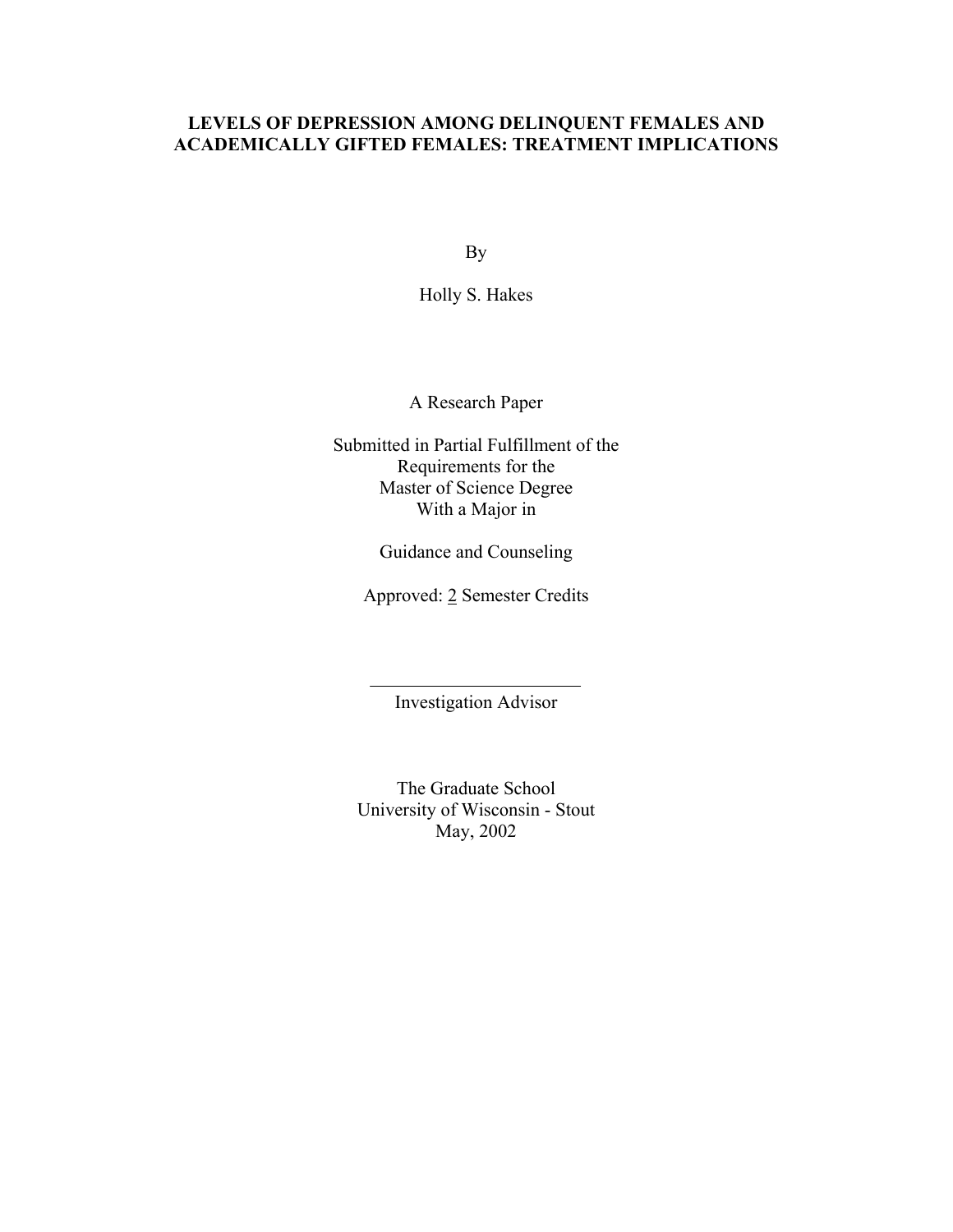## **The Graduate School University of Wisconsin - Stout Menomonie, WI 54751**

#### **ABSTRACT**

| Hakes                                                                         | Holly   | S.                 |              |         |  |  |  |
|-------------------------------------------------------------------------------|---------|--------------------|--------------|---------|--|--|--|
| (Last Name)                                                                   | (First) |                    | (Initial)    |         |  |  |  |
| Levels of Depression Among Delinquent Females and Academically Gifted Females |         |                    |              |         |  |  |  |
| (Title)                                                                       |         |                    |              |         |  |  |  |
| Guidance and Counseling Mental Health                                         |         | Dr. Sally Hage     | May, 2002    | 38      |  |  |  |
| (Graduate Major)                                                              |         | (Research Advisor) | (Month/Year) | (Pages) |  |  |  |
| American Psychological Association (APA) Publication Manual                   |         |                    |              |         |  |  |  |
| (Name of Style Manual Used in this Study)                                     |         |                    |              |         |  |  |  |

#### **ABSTRACT**

This study examines levels of depression between two groups of adolescent females: delinquent females and academically gifted females. The purpose of this study is to determine the difference in levels of depression, as measured by the Beck Depression Inventory II (Beck, Steer & Brown, 1996) and a survey created by the author based on symptomology for depression as cited in the Diagnostic and Statistical Manual,  $4<sup>th</sup>$ Edition, (American Psychological Association, 1994) for these two groups. The hypothesis for this study is that there is no statistically significant difference between depression levels for adolescent females who experience a history of delinquent behavior as compared to those who are academically gifted. It is supported by results of the Beck Depression Inventory II (Beck, Steer & Brown, 1996) and the symptom survey. This study analyzes data collected by surveying academically gifted girls from a mid-sized Wisconsin school district and delinquent girls from a local private for-profit human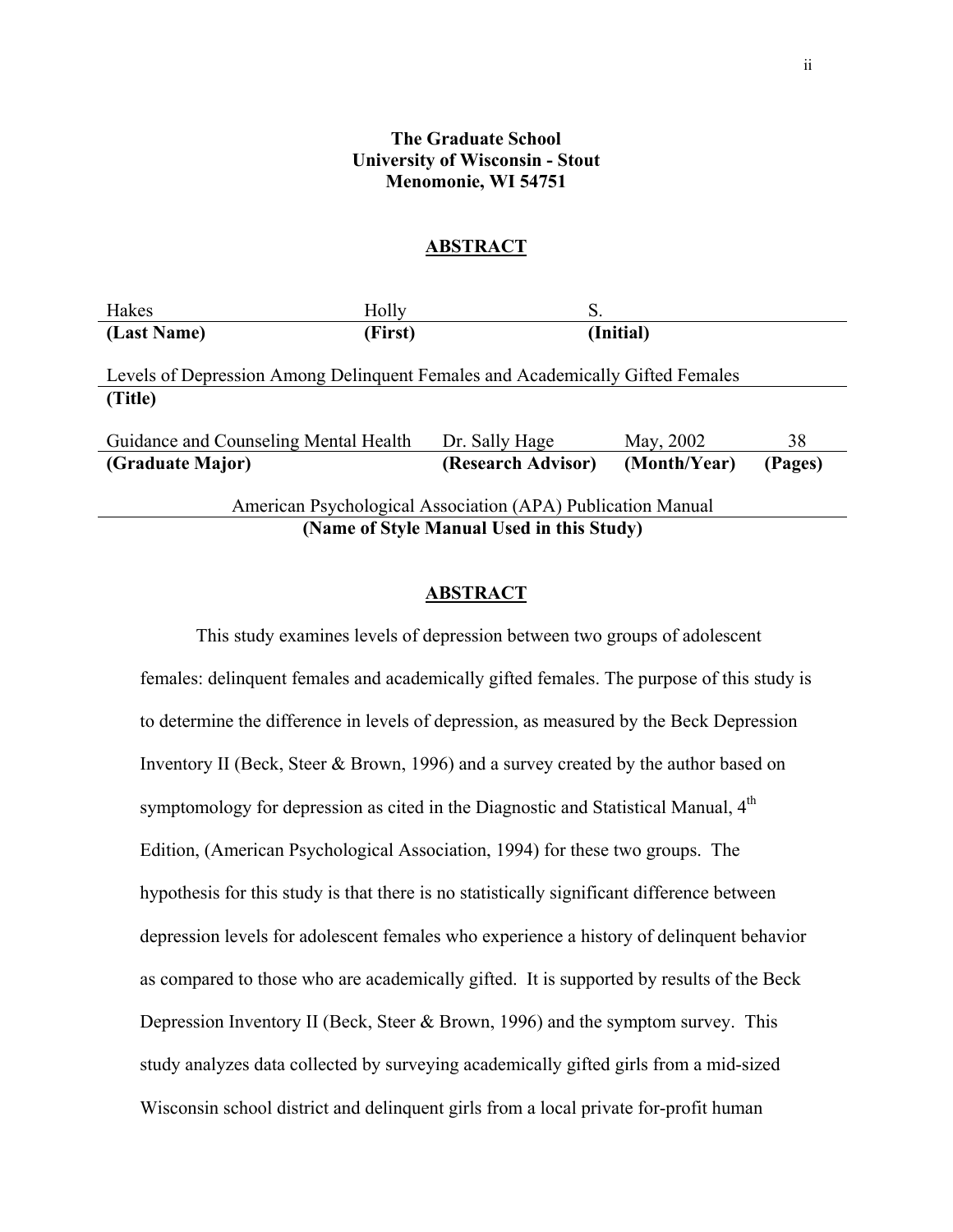services entity that works with delinquent females. In addition to comparing levels of depression between these groups, this study examines the nature of the depression by correlating scoring typology information from the Beck Depression Inventory II (Beck, Steer & Brown, 1996).

Data was collected via administration of testing and survey material to the group of participants. Descriptive statistics were used to analyze the data. Results showed that there was no statistically significant difference between the levels of depression exhibited by both groups. The levels of depression were categorized as mild to moderate. A comprehensive review of literature on depression and adolescent females is also included.

Recommendations for further research include sampling a more diverse population, expanding testing to include a more comprehensive analysis of depressive symptoms and gathering a larger sample of participants.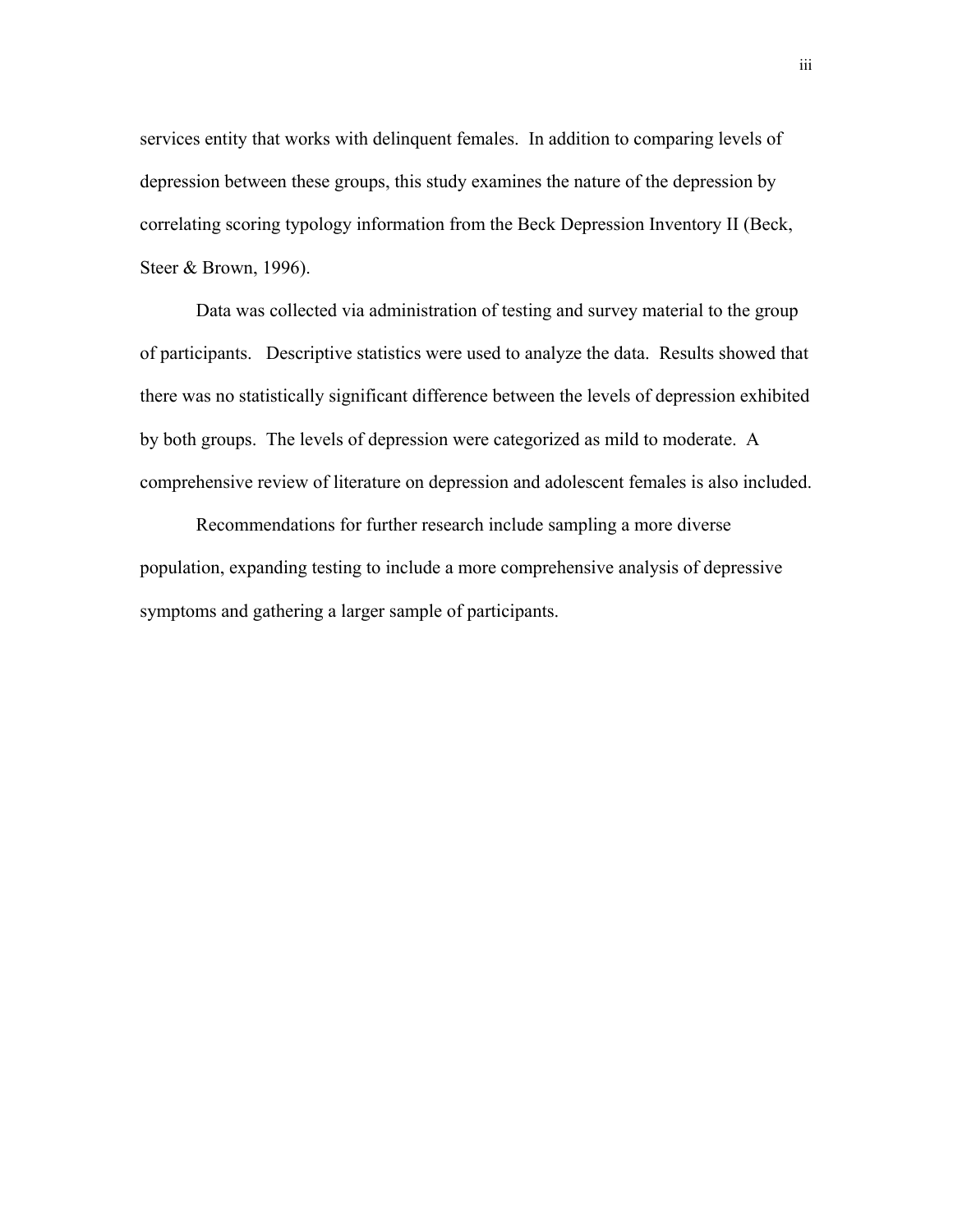#### **Acknowledgements**

This paper is dedicated to females who are struggling to maneuver their way through an often turbulent period of time: adolescence. Both groups of young women examined in this study are struggling with not only their adolescence, but symptoms of depression. It is my hope that some day our society will recognize the symptoms of depression more readily in young women, rather than be distracted by their behaviorwhether exceptionally positive or negative. Through immediate treatment of the real presenting issue, these young women will be better able to live their lives authentically, and be true to themselves.

I want to thank Dr. Fred Weissenburger of the Eau Claire Area School District, Mr. Dan Baran and Ms. Deb Klopp of Professional Services Group, Inc. for their assistance in gathering groups of both academically gifted and alleged delinquent adolescent females for testing. My thanks to my husband, Lee and my children, Taylor and Iris for their patience, understanding and support. Finally, I'd like to thank Dr. Sally Hage, my thesis adviser, for her numerous hours of help and consultation, which allowed me to complete this paper.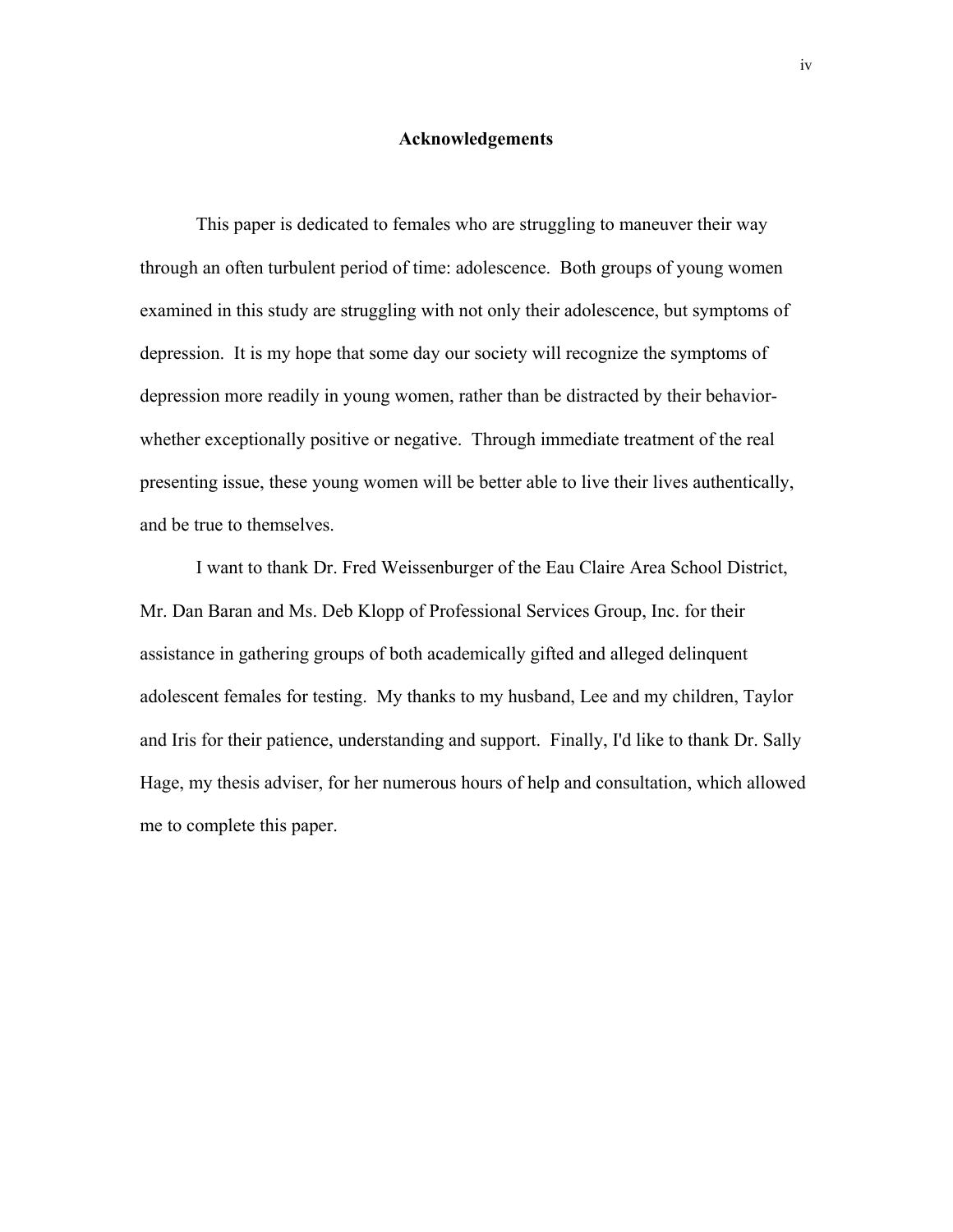# **TABLE OF CONTENTS**

| Chapter One - Introduction                              | 1  |
|---------------------------------------------------------|----|
| Chapter Two - Review of Literature                      | 5  |
| Chapter Three - Methodology                             | 12 |
| Chapter Four - Results and Discussion                   | 18 |
| Chapter Five - Summary, Conclusions and Recommendations | 31 |
| References                                              | 34 |
| Appendix A - Invitation for Participation               | 35 |
| Appendix B - Consent for Participation                  | 36 |
| Appendix C - Research Instruments                       | 37 |
| Beck Depression Inventory II (BDI - II)                 |    |
| Survey of Symptomology                                  |    |
| Appendix D- Follow up letter for participants           | 38 |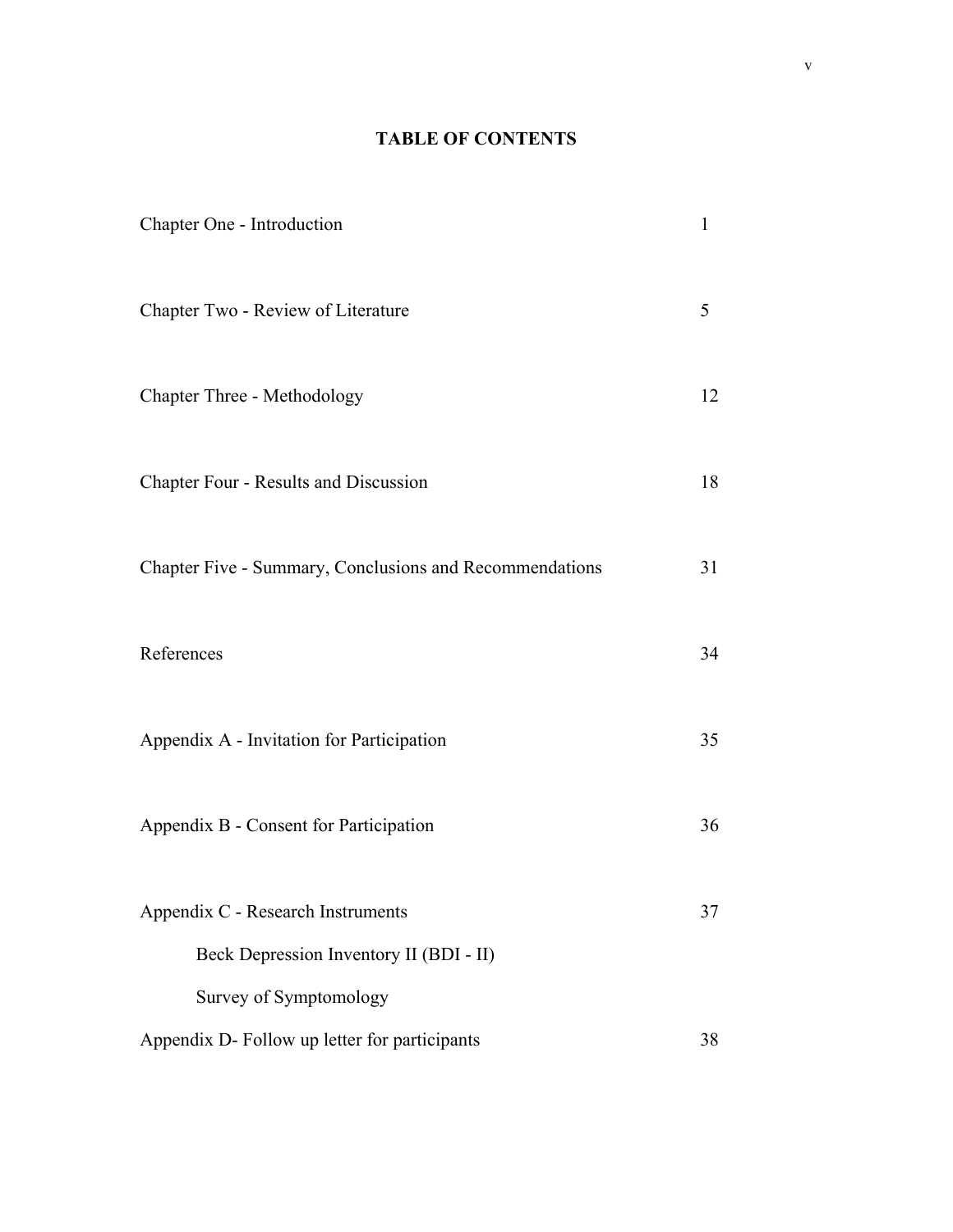# **LIST OF TABLES**

- Table 1. Age Distribution of Participants
- Table 2. Ethnic background of participants
- Table 3. Mean, Median, Standard Deviation based on Total Scores for BDI-II and Symptom Survey
- Table 4. Response Frequency on Specific Items of BDI-II
- Table 5. Response Frequency on Specific Items of Symptom Survey
- Table 6. Independent Sample Tests
- Table 7. Response distribution Beck Depression Inventory Item 6: Punishment Feelings
- Table 8. Symptom Survey Response Distribution Item 1
- Table 9. Symptom Survey Response Distribution Item 6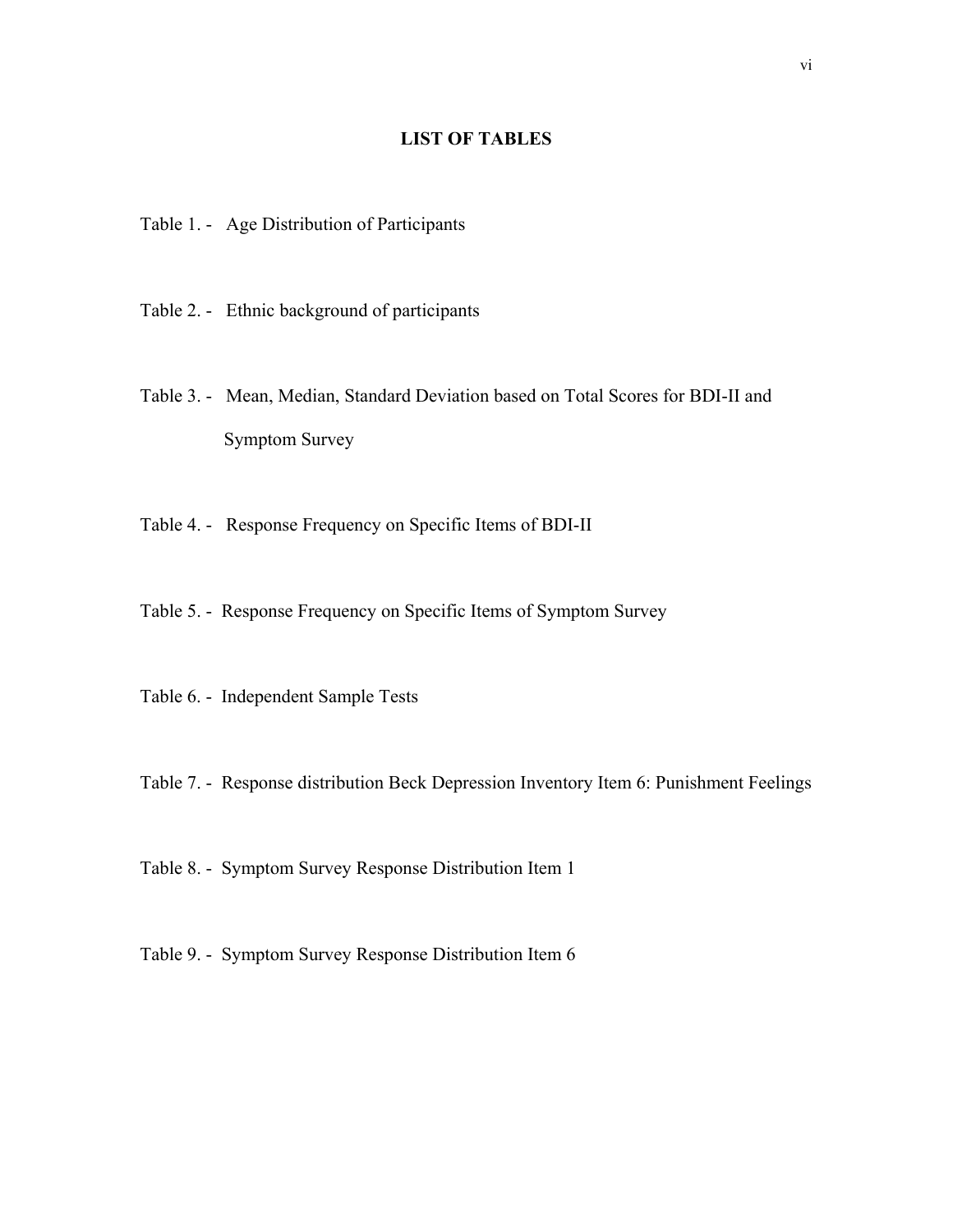## **CHAPTER ONE**

#### **Introduction**

Research aimed at measuring levels of depression in adolescent girls has uncovered similarities between two otherwise dissimilar groups (Obeidallah & Earls, 1999; Sands & Howard-Hamilton, 1995). Both adolescent females engaged in delinquent behavior and adolescent females identified as academically gifted show increased levels of depression when compared with adolescent female population in general (Obeidallah & Earls, 1999; Sands & Howard-Hamilton, 1995). Other similarities between the two groups include increased levels of self-doubt, poor peer relations, negative self-concepts, poor adjustment, poor coping skills, low self-esteem, and social withdrawal (Alsop,1997; Cauffman, 1998; DeMoss, Milich, & DeMer, 1993; Kataoka, 2001;). Despite such similarities there exists no common treatment modalities.

Research has identified a link between anti-social behavior and depression. Researchers speculate that depression exists as a precursor to anti-social behavior and influences anti-social tendencies by altering the subject's perception of consequences as well as their personal safety (Obeidallah & Earls, 1999). Depressive symptoms, such as limited interests, low self-esteem, and social withdrawal may result in rejection by prosocial peers, and subsequent withdrawal from pro-social institutions and community activities (Obeidallah & Earls, 1999). In a study of girls who displayed anti-social behaviors, those suffering from mild to moderate depression engaged in higher levels of aggressive behavior than those who were not depressed (Obeidallah & Earls, 1999). Further examination of this link is crucial in order to understand the role of depression in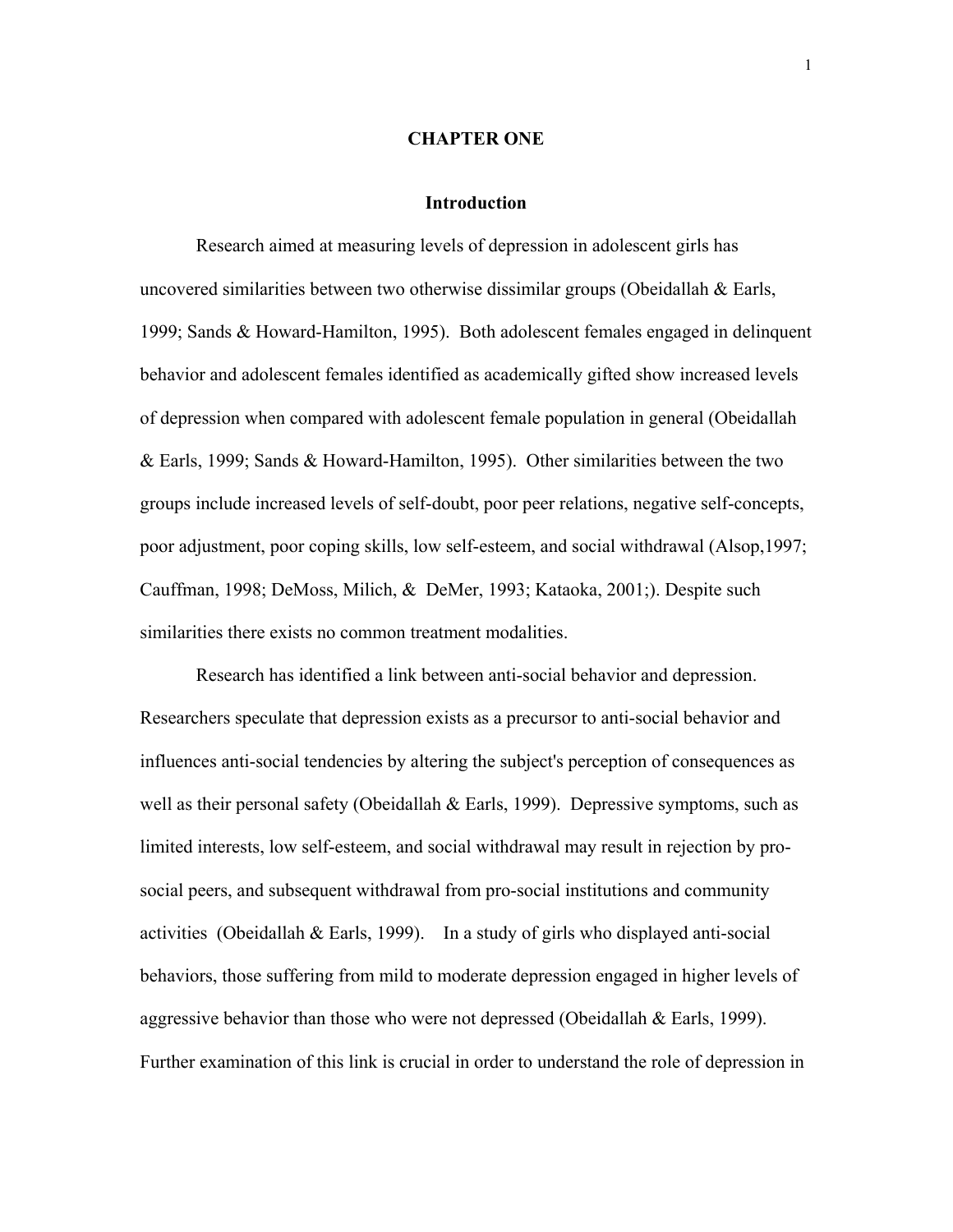delinquency and to develop effective delinquency prevention programs (Obeidallah & Earls, 1999).

Despite declines in overall juvenile delinquency since the 1990's, the number of adolescent females involved in the juvenile justice system has steadily increased. According to statistics generated by the Office of Juvenile Justice and Delinquency Prevention (OJJDP), juvenile female offenders account for twenty five (25) percent of all juvenile arrests. This represents a nineteen (19) percent increase since 1990. In the state of Wisconsin, female offenders constituted 27.7 percent of the juvenile offender population, just slightly above the national average. Criminal offenses involving both violence and property have increased for juvenile females despite decreases in similar measures for juvenile male offenders (OJJDP, 1998).

The increase in juvenile female offenses has left officials pondering the effectiveness of classical intervention strategies and program components (Chesney-Lind & Shelden, 1992). Studies have examined the nature of criminal behavior among males, but far less attention has been devoted to determining the nature of such behavior in females (Obediallah & Earls, 1999). As a result, gender specific programming and treatment strategies are also lacking. In order to most effectively combat juvenile female delinquency, practitioners need information on the nature of problems and issues faced by juvenile female offenders, as well as gender specific treatment modalities proven to be effective with young women.

Studies have also shown elevated levels of depression in gifted adolescent females. Issues common to this group include problems with relationships, appearance, and self-regard (Pipher, 1994; Sands & Howard-Hamilton, 1995). When compared to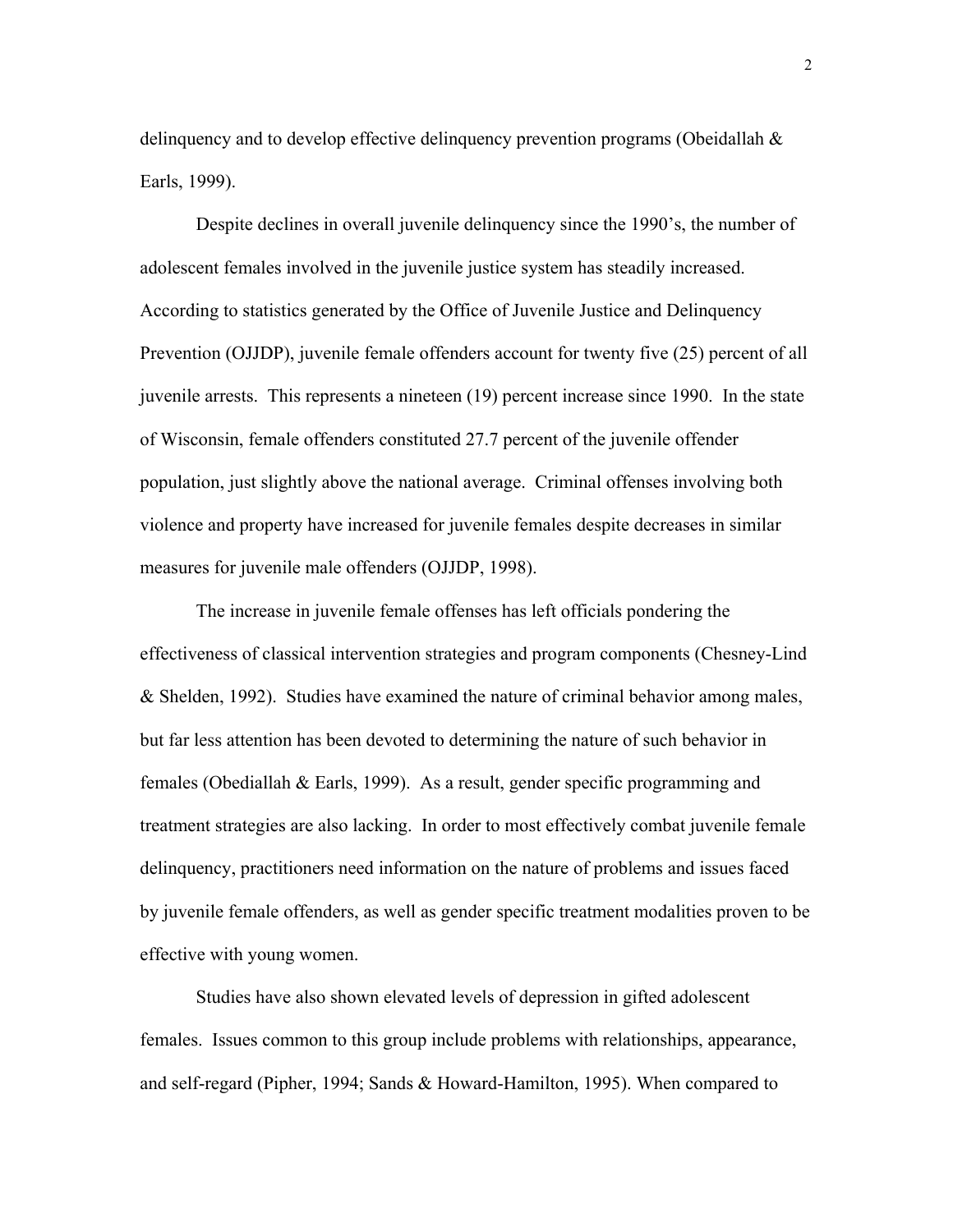gifted boys, gifted girls reportedly experience feelings of anxiety, frustration and worry more frequently than boys (Sands & Howard-Hamilton, 1995). High levels of self-doubt, struggling peer relationships, negative self-concepts, poor levels of adjustment and / or coping abilities may all result in increased levels of depression in gifted adolescent females (Sands & Howard-Hamilton, 1995).

A review of the literature shows that both adolescent female offenders and adolescent gifted females experience increased levels of depression, as measured by the Beck Depression Inventory II (BDI-II) (Beck, Steer & Brown, 1996), when compared to the rest of the adolescent female population.

This study will examine levels of depression between two groups of adolescent females: delinquent females and academically gifted females. In addition to investigating characteristics and needs specific to these two groups, research on treatment modalities for depressed juvenile females from the existing literature will be presented.

### **Purpose**

The purpose of this study is to determine the level of difference in depression as measured by the Beck Depression Inventory II (BDI-II) (Beck, Steer & Brown, 1996) and a symptom survey created by the author (adapted from the DSM-IV, American Psychological Association, 1994) for adolescent female offenders, as compared to adolescent gifted females.

#### **Null Hypothesis**

There is no statistically significant difference between depression levels for adolescent females who experience a history of alleged delinquent behavior as compared to those who are academically gifted.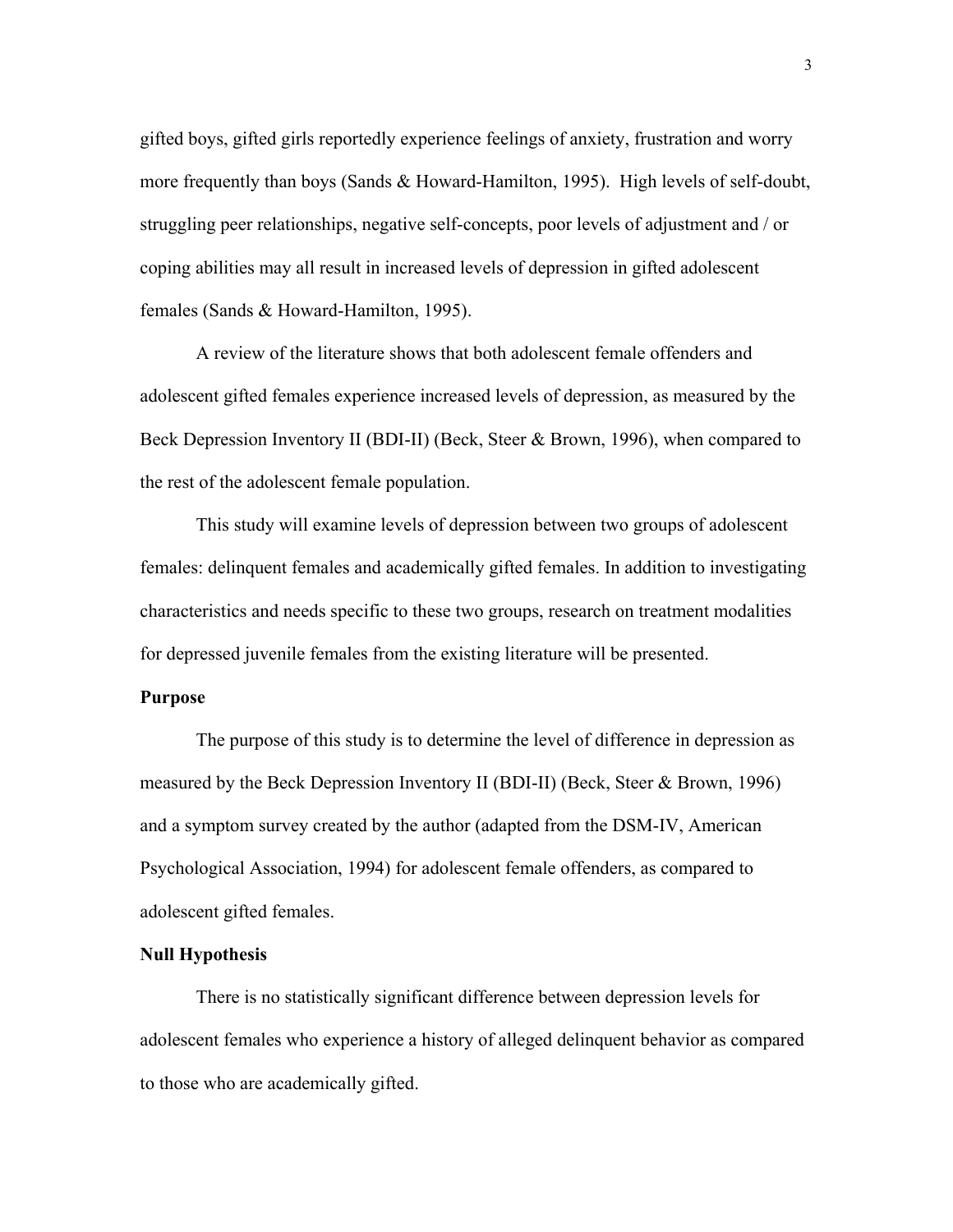## **Definitions**

For purposes of this study, the following definitions apply:

*Juvenile female offenders* are girls between the ages of 13 - 17 who have been convicted of or alleged to have committed a violation of a criminal or civil statute in the State of Wisconsin.

*Academically gifted juvenile females* are those girls between the ages of 13 - 17 who have been identified as academically gifted by the Eau Claire Area School District's Gifted and Talented Program. According to definitions adapted from the Wisconsin State Department of Public Instruction, the district defines intellectually gifted students as "children who show early and rapid development of language ability; large vocabulary; strong powers of reasoning, analysis or synthesis; and advanced ability in critical thinking and problem solving" (ECASD, 1996, p. 4). Multiple criteria are used to identify intellectually gifted students, including but not limited to achievement testing, IQ tests and talent characteristic checklists. (ECASD, 1996).

**Depression** is a condition evidenced by symptoms as identified by the Beck Depression Inventory II (BDI-II) (Beck, Steer and Brown, 1996) and a survey developed from the Diagnostic Statistical Manual, Fourth Edition (American Psychological Association, 1994). Some symptoms of depression identified by the include a "persistent sad or irritable mood, loss of interest in activities once enjoyed, significant change in appetite or body weight, difficulty sleeping or oversleeping, psychomotor agitation or retardation, loss of energy, feelings of worthlessness or inappropriate guilt, difficulty concentrating, and recurrent thoughts of death or suicide" (NIMH, 2000, p. 2).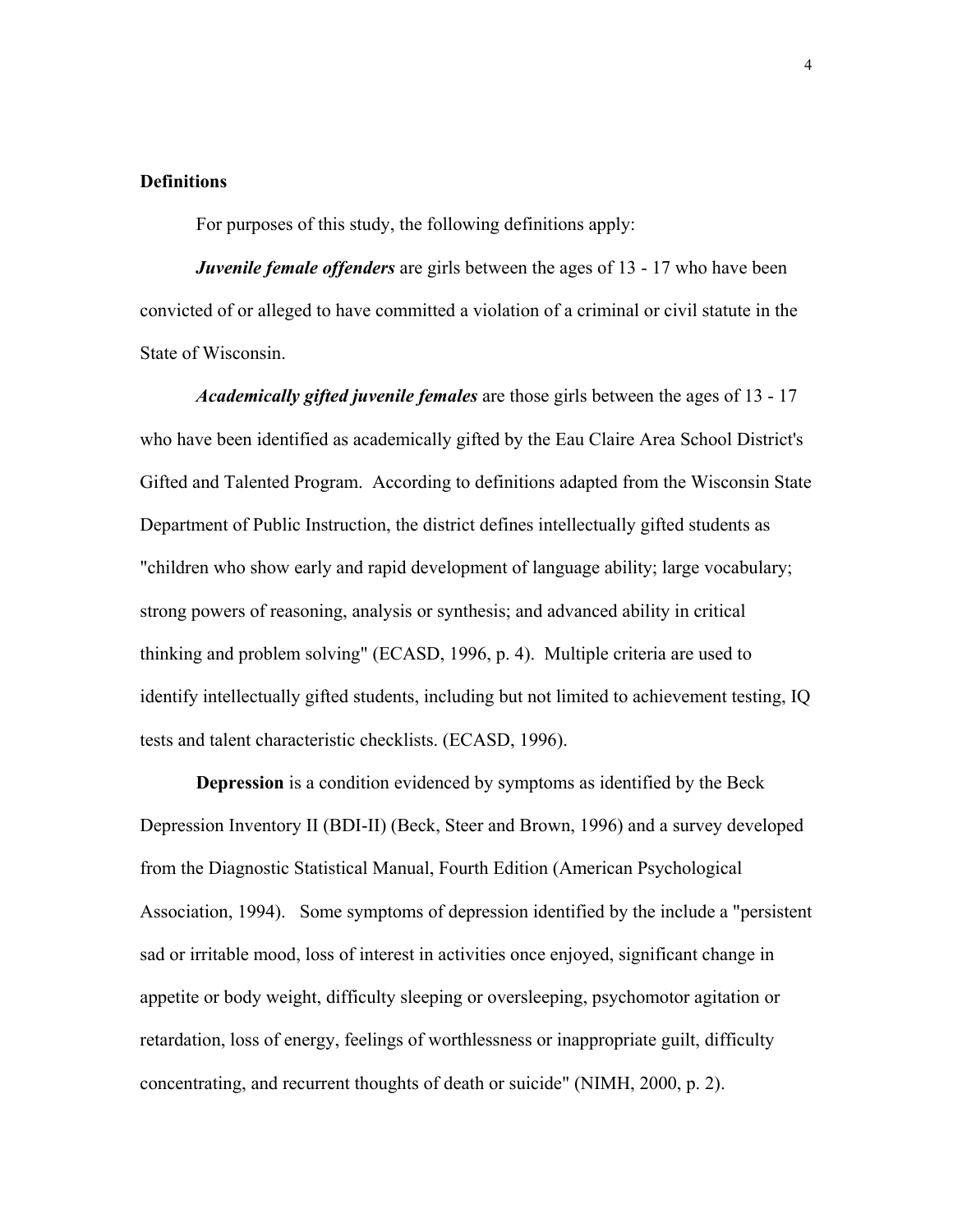## **CHAPTER TWO**

#### **Review Of The Literature**

#### **Adolescence and Depression**

Adolescence is a time marked by change for young girls, when girls "begin their quest to develop an adult identity" (Sadker, 1994, p.99). Adolescence in women's development has been compared to early childhood in men's development; a time of relationship difficulties which heightens susceptibility to psychological distress (Brown & Gilligan, 1992, p. 219). It is also noted as a time where concepts of identity and intimacy are of primary importance (Gilligan, 1993, p. 151). For girls, adolescence often marks a radical decrease in the positive self-esteem and self-regard of girls (Orenstein, 1994; Sands & Howard-Hamilton, 1995). Females often find themselves confused by the conflicting messages society sends them, such as images regarding beauty portrayed by the media. As a result, early adolescence among females is marked by a sharp rise in the onset of depression (Obeidallah & Earls, 1999). According to the National Institute of Mental Health (NIMH) (2000), "a number of epidemiological studies have reported that…up to 8.3 percent of adolescents in the U.S. suffer from depression" (p. 1). Other estimates put the prevalence of anxiety and depression among adolescent in a range from 2 % to 5% (Reiff, 2001). Additionally, adolescent girls are twice as likely as their male counterparts to suffer from depression (NIMH, 2000) and more likely to be suicidal (Gilligan, Rogers, & Tolman,1991; Orenstein, 1994).

Because adolescence is a developmental stage often characterized by drastic changes in behavior, depression in adolescents is often unrecognized. Symptoms of depression are often viewed as normal mood swings associated with adolescence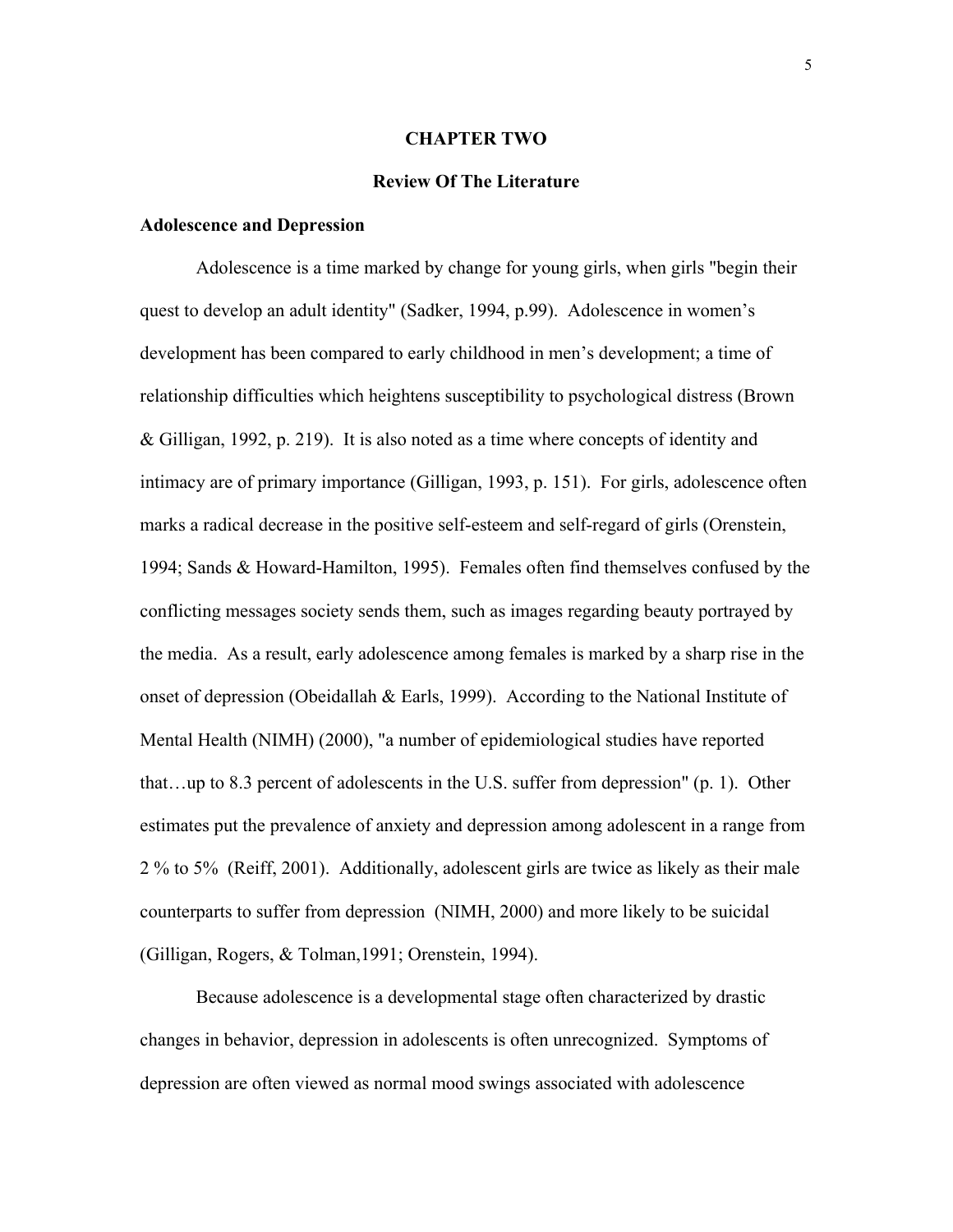(NIMH, 2000). The higher prevalence of clinical depression in girls has been attributed to sex-role socialization, situational factors and hormonal differences (Flansburg, 1991). Adolescents are not equipped with the life experiences and maturity that help adults develop coping mechanisms during turbulent times. Because of such differences, adolescents suffering from depression are often unable to properly identify their emotions. As a result, depressed adolescents "may act out and be irritable toward others, which may be interpreted simply as misbehavior or disobedience" (NIMH, 2000, p.2).

While adolescence is a transitional time marked at times by turbulence for female adolescents, the crisis is magnified for groups of girls who are experiencing special circumstances which set them apart from the norm. Levels of depression in such groups of girls are also often magnified. Female offenders and gifted females are two examples of specialized populations of adolescent females who experience depression at higher rates than the general adolescent female population.

## **Female Juvenile Offenders**

Female juvenile offenders constitute a growing portion of our population. Both the number of adolescent girls engaging in delinquent behavior and the nature of the offenses being committed by adolescent girls are growing at alarming rates. In 1994 in the State of Wisconsin, 27.7 percent of juvenile delinquents were female. This represents an increase from 26.5 percent in 1993 and 25.4 percent in 1992 (Office of Juvenile Justice and Delinquency Prevention, 1998). The number of incarcerated juvenile females in Wisconsin also saw a dramatic increase from 82 in 1988 to 161 in 1995 (Office of Juvenile Justice and Delinquency Prevention, 1998).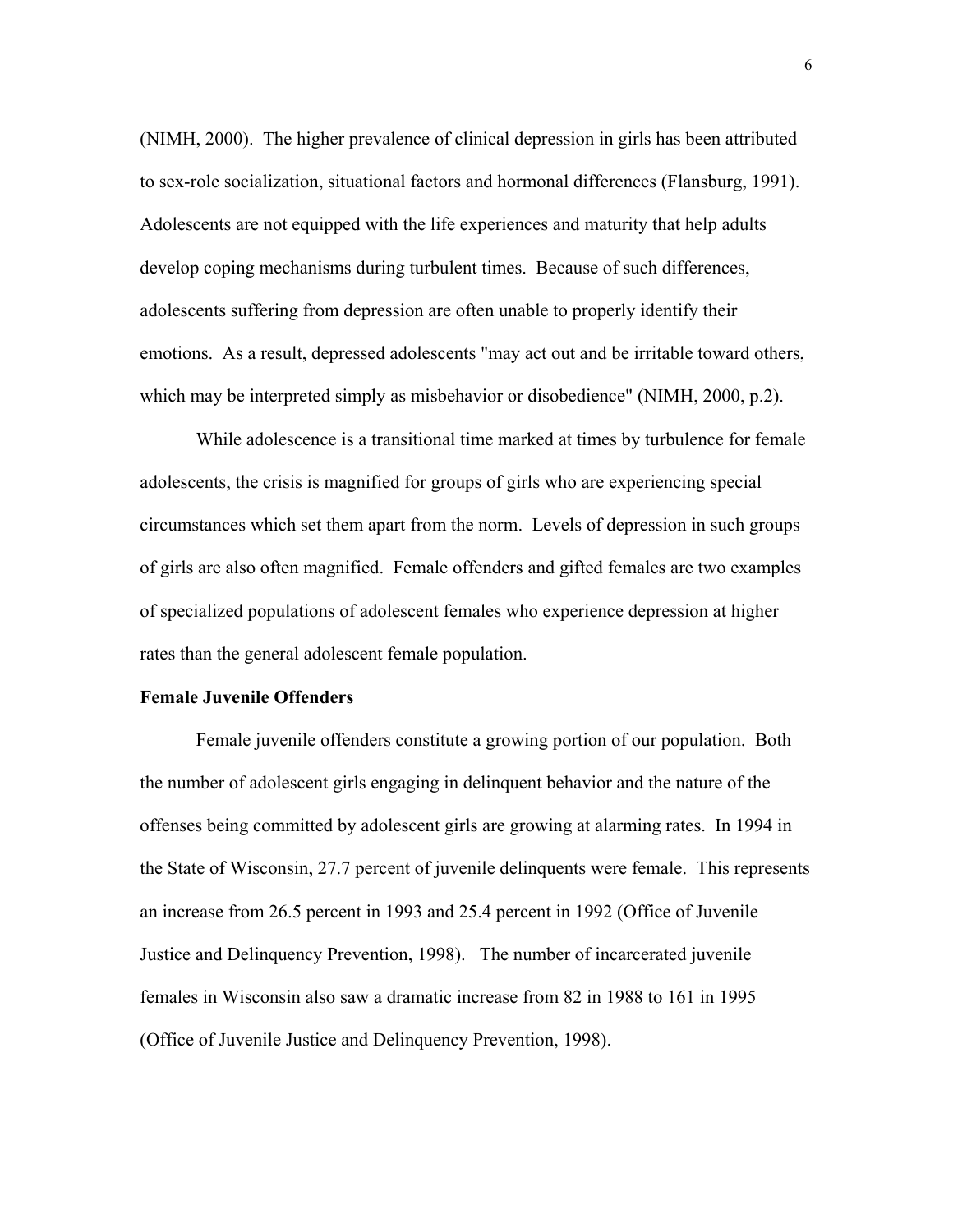Nationwide, the statistics regarding female juvenile delinquent behavior are equally alarming. Between 1989 and 1993, crimes committed by juvenile females increased by 23%. The violent crime index increased 55% for juvenile females during this same period of time (Cauffman, 1998). This increase in juvenile female delinquency, notably violent crime, in the face of overall reductions by males is concerning and suggests a possible discrepancy in the measures being taken to address delinquent behavior in males and females. Possible explanations for the increase include consideration of the link between "traumatic experiences, mental health problems and delinquent behavior" (Cauffman, 1998, p.1).

#### **Depression in Female Juvenile Offenders**

Recent research has begun to examine the nature of depression among delinquent females and has identified a possible link between untreated mental health issues and anti-social behavior. Researchers hypothesize that depression may influence tendencies toward anti-social behavior on different levels (Cauffman, 1998; Obeidallah & Earls, 1999). First of all, because of the impact of depression, girls may not be fully considering the consequences of their behaviors or weighing the potential risks to their personal well being via their participation in anti-social behaviors. Secondly, symptomatic depressive behaviors, such as withdrawal, low self-esteem and limited interest in activities, may put depressed females at risk for rejection by pro-social peers, in turn increasing their risk of association with anti-social peers (Obeidallah & Earls, 1999). Studies have found a high correlation between mental health problems and substance abuse among juvenile female offenders, with substance abusing girls being more likely to commit crimes (Kataoka, 2001). The role of depression in delinquent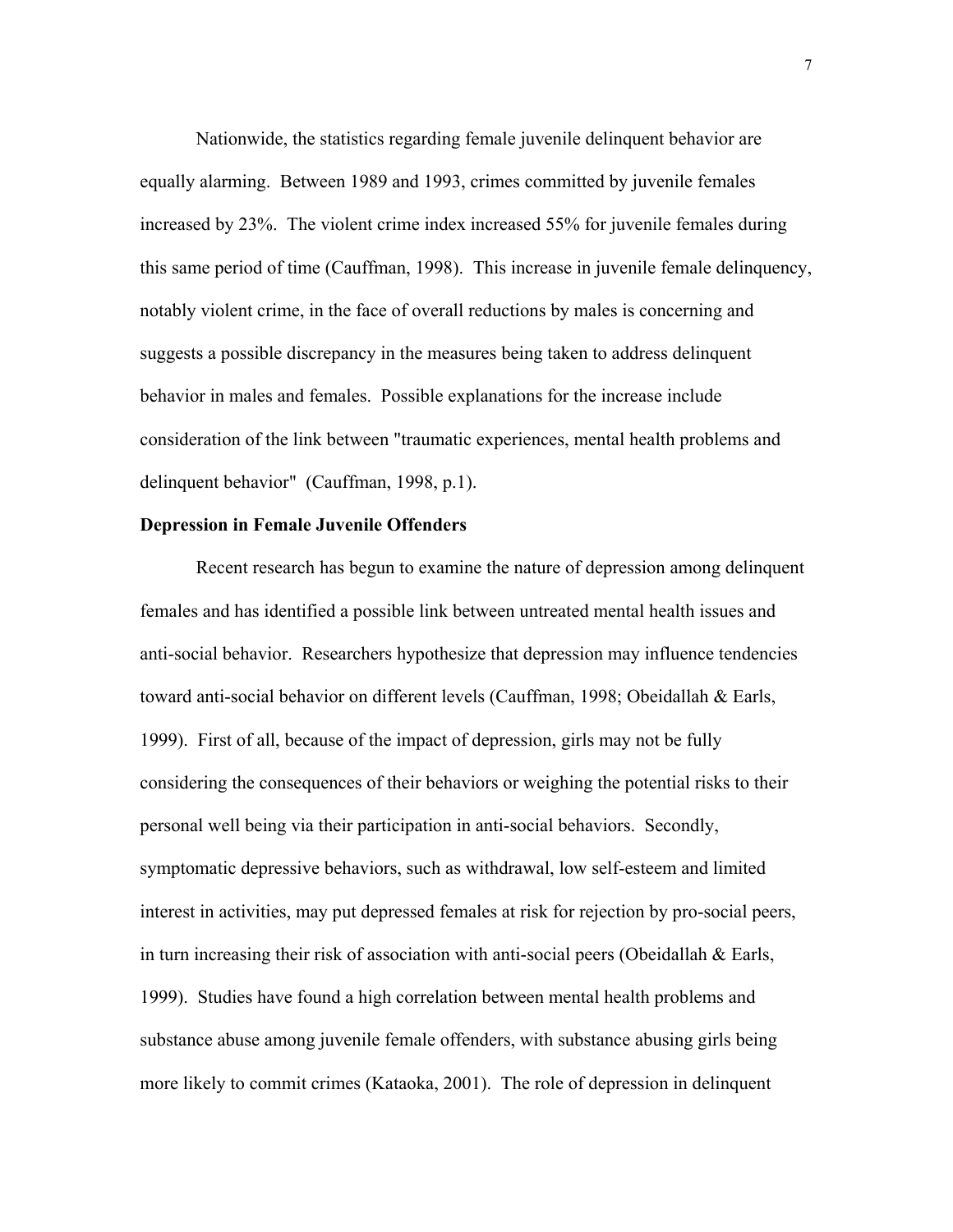activities is important in the development of programs designed to prevent and treat serious delinquency in females.

## **Female Gifted Adolescents**

Identification of gifted girls is a task complicated by a lack of universal standards. Criteria for determining giftedness vary by state, by county and even by school district. Some districts do not even have standardized criteria for giftedness. Furthermore, "gifted" is a term that could be used to refer to academic, musical, artistic or athletic giftedness. The same issue compounds comparison of the literature. Each study uses the term in a slightly different manner. The reviewed literature for this study focused on academic giftedness.

## **Depression in Female Gifted Adolescents**

Emily Hancock (1989) speaks of a societal expectation specific to females: "a demand for perfection" (p. 187). This pressure to be the perfect student may create psychological stress for a girl, which is compounded by issues common to adolescence. For gifted female adolescents, "the issues of autonomy and gender role socialization are salient concerns; when these problems become exacerbated, confusion and depression may result" (Sands & Howard-Hamilton, 1995, p. 1). Life for a gifted adolescent girl is often complex and frustrating. It is a time when "peer relationships, appearance, and selfconcept are in a state of flux" (Sands & Howard-Hamilton, 1995, p.1). Academically gifted females often experience feelings of isolation from the population at large. They are "often the girls most rejected by peers" (Pipher, 266). Many girls still think being bright is in conflict with being popular (Sadker, 1994). This may be due in part to a lack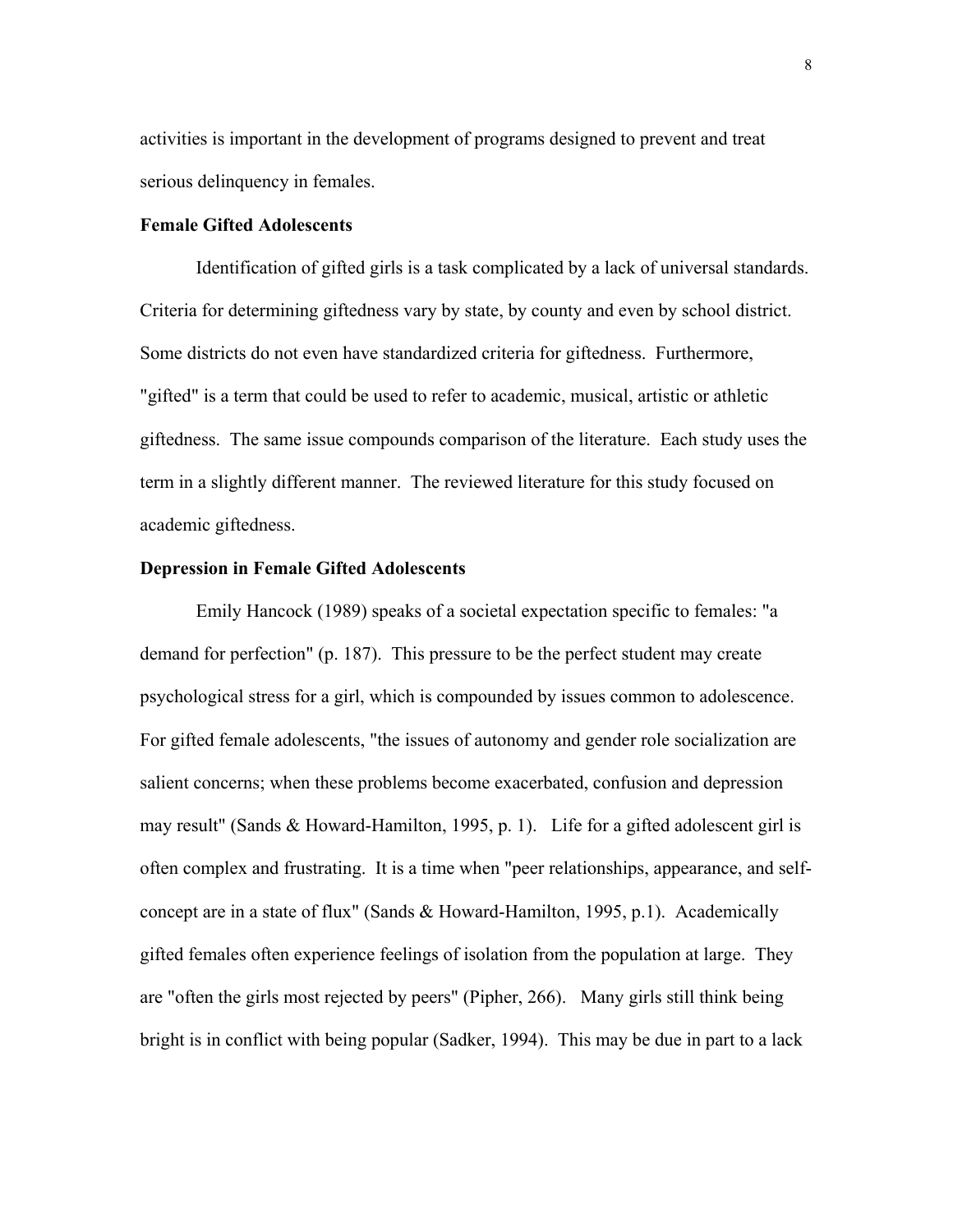of social supports for gifted youth, as they often report feeling different at home compared to how they feel at school (DeMoss et.al., 1993).

Peer group pressures that emphasize gender role conformity and sex role stereotyping discourage young girls from non-conformity in both social and academic realms. Socialization experiences directly interfere with creative productivity. Priorities in middle school and high school are not always congruent with academic success (Sadker, 1994). As a result, those girls that challenge stereotyped gender roles and sex roles by exceptional academic achievement often feel ostracized by their peer group. Feelings of self-doubt often emerge. "Their self-doubt, associated with poor peer relations, could again increase negative self-concepts, poor adjustment or coping abilities, and depression" (Sands & Howard-Hamilton, 1995, p. 2).

Depression is a problem that is not uncommon among gifted adolescents (Alsop,1997; DeMoss, Milich, & DeMer, 1993; Sands & Howard-Hamilton, 1995). In particular, high achieving adolescents "who are gifted in figural creativity have been found to be at significant risk for depression" (Sands & Howard-Hamilton, 1995, p. 2). Girls with high grade point averages have also been found to be more depressed than boys. Girls often suffer from low self-esteem and psychosomatic symptoms (Sands  $\&$ Howard-Hamilton, 1995). Counseling for gifted girls with depression may include family therapy. "Problematic family adaptation to intellectual giftedness" is cited in the literature as an issue facing gifted girls and their families (Alsop, 1997, p. 1) and may contribute to feelings of depression among the girls.

At the same time, the success a gifted girl experiences at school may increase her feelings of "academic connectedness," the second most common predictor of resiliency

9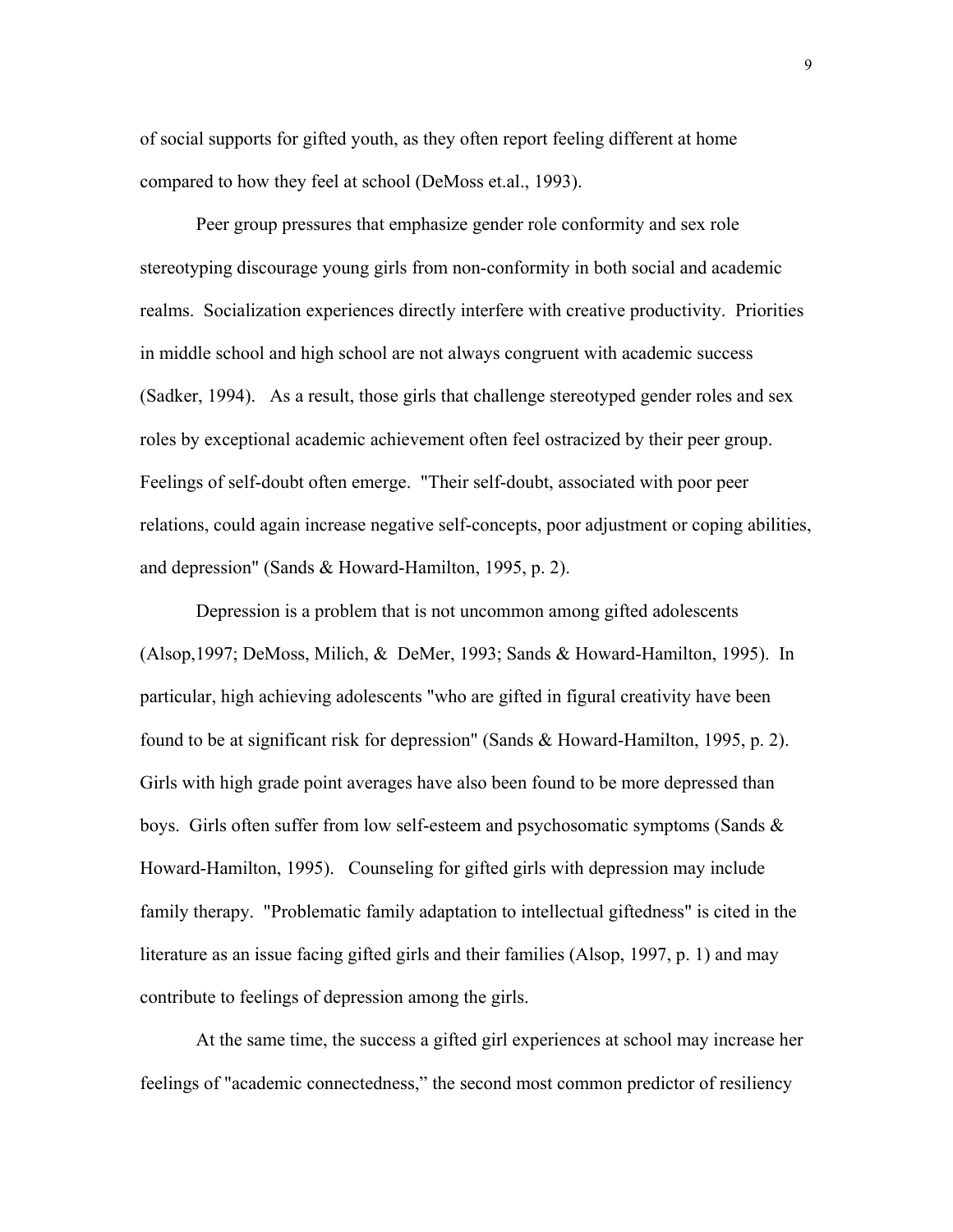(Flansburg, 1991, p. 4). Feeling competent at school may help gifted girls more effectively rebound from psychological distress.

#### **Treatment**

Understanding the role of depression in these two groups raises significant implications for treatment, particularly within the group of delinquents. The review of literature yielded support for feminist therapy interventions (Sands & Howard-Hamilton, 1995). Because of the striking differences between these two groups of girls, most notably in their behaviors, the recommended treatment for a well-behaved, compliant, academically gifted adolescent would not seem at first glance to be the most appropriate mode of treatment for a female offender. This is evident in the lack of existing resources in the community for the delinquent group. However, if one examines these groups looking for similarities, several are apparent. Increased levels of self-doubt, poor peer relations, negative self-concepts, poor adjustment and/or coping skills, low self-esteem, social withdrawal and ultimately, increased levels of depression are common in both groups (Alsop,1997; Cauffman, 1998; DeMoss, Milich, & DeMer, 1993; Kataoka, 2001; Obeidallah & Earls, 1999; Sands & Howard-Hamilton, 1995).

Research conducted by Kovacs (1996) identifies high rates of co-morbid disorders among youth diagnosed with Major Depressive Disorder (MDD). Eighty to ninety percent of the studied youth had a co-morbid Axis I or Axis II diagnosis. Thirty-three percent had a co-morbid anxiety disorder, which was usually related to separation issues from their parents. Fifteen percent of the youth had a co-morbid conduct disorder. On a positive note, Kovacs' (1996) research indicates that when treatment is administered, children and adolescents recover more quickly from MDD than adults. They are,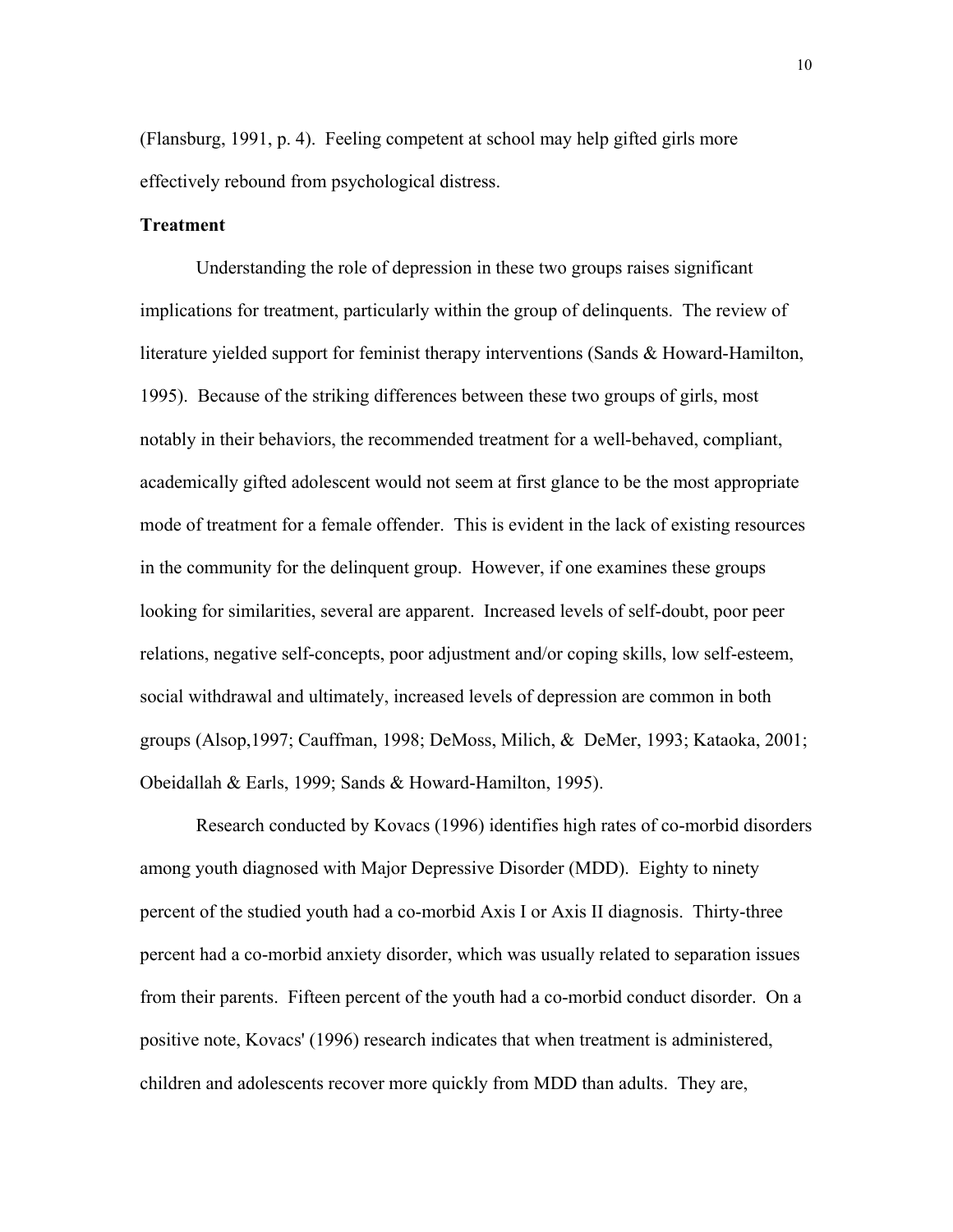however, more likely, with a sixty percent cumulative probability, to experience a depressive episode in the future (Kovacs, 1996).

Therefore, early identification and appropriate treatment for depression is advisable for several different reasons. Adolescent females who are experiencing depressive symptoms are likely to withdraw from their peers, and may be at risk for alienation from pro-social peers and institutions. This, in turn, puts them at risk for identification with anti-social peer groups. Depression may be a predecessor to antisocial behavior, which puts individuals at risk for harm based on the actions of themselves or others (Obeidallah & Earls, 1999). Adolescent females are likely to be experiencing a co-morbid disorder, most likely anxiety or conduct disorder. Treatment of depression in adolescents is "important, challenging and long-term". It requires careful monitoring, clinical care and education (Kovacs, 1996).

In summary, adolescence in general has been noted as a time of change and transition, which for some girls may be difficult. Further examination of the specific nature of depression in gifted and delinquent populations is necessary to assist both groups in making their way through adolescence. Gifted girls need to be empowered to achieve their fullest potential, academically and emotionally. Examination of the function of depression in delinquent activity may help to provide intervention at an appropriate level, which may also help these girls to achieve their fullest potential, while at the same time reducing delinquency.

In this study, testing was conducted to examine the similarities in levels of depression between the two identified groups: academically gifted and delinquent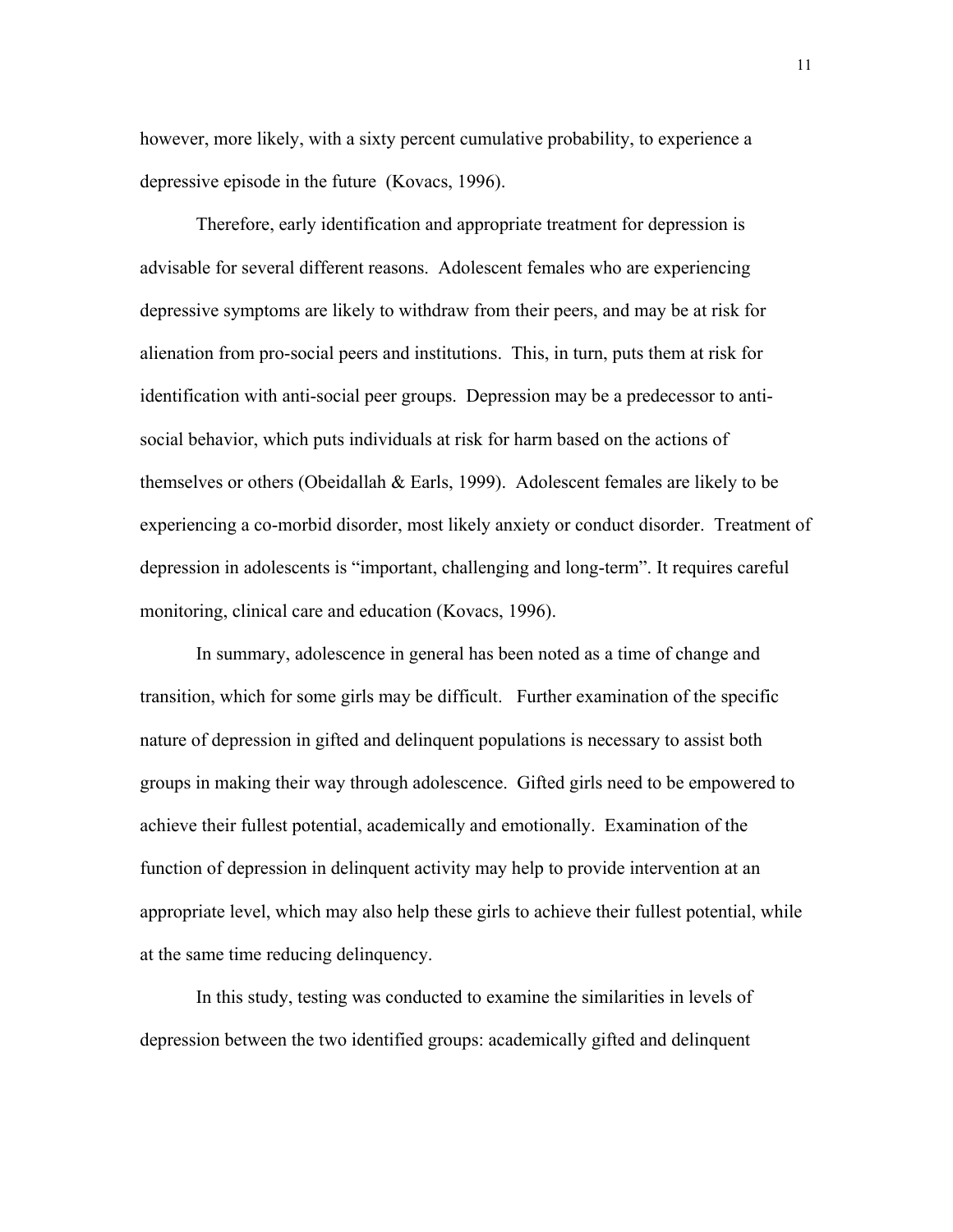adolescent females. The methodology and results of these tests are outlined in the next two chapters.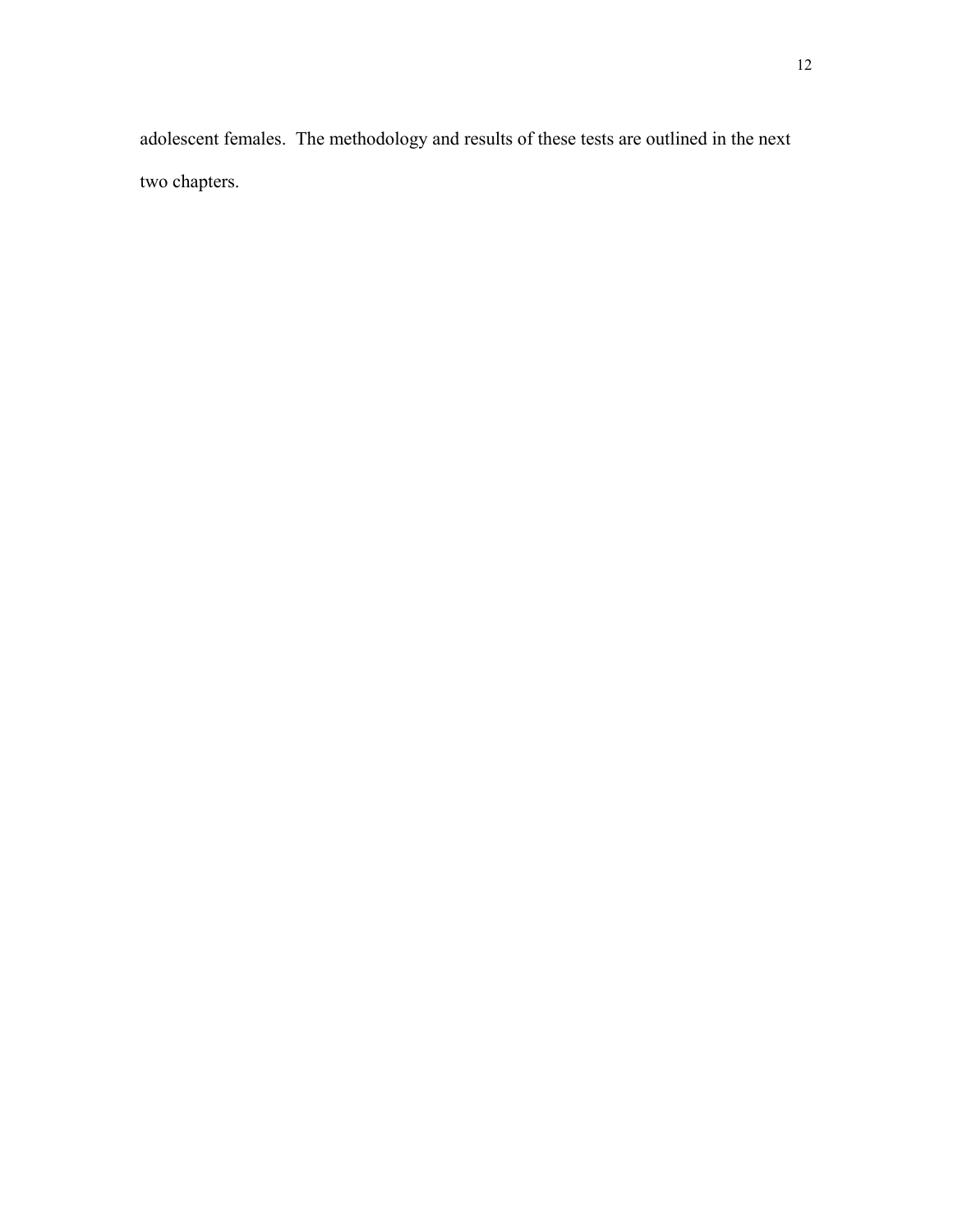#### **CHAPTER THREE**

#### **Methodology**

This chapter will discuss the subject selection process of the study, describe the adolescent females involved in testing, and explain the procedures used in testing. It will also include a discussion of data collection processes.

#### Subject Selection and Description

Two groups of adolescent females were tested for this study. The first group, academically gifted adolescent females, is comprised of students between the ages of thirteen through seventeen from a mid-sized school district. The researcher made contact with the Executive Director of Student Services, who in turn arranged for a joint meeting involving the Coordinator of the Gifted and Talented Program. They provided a list of girls between the ages of thirteen and sixteen who the district identifies as academically gifted and talented. Both an invitation for participation letter authored by the school district (Appendix A) and a voluntary consent form (Appendix B) were mailed by the school district to a population of 146 students. Of the letters mailed, 29 students and their parents consented to the study. Of the 29, 26 students who consented were tested. Three students were unavailable due to absences.

Subject selection and testing for the second group, adolescent females who have been alleged to be delinquent, proved to be more difficult. Initially, contact was made with the Director of Children's Court Services for Eau Claire County. He indicated that the request for participation and voluntary consent forms would be provided to all females between the ages of thirteen and seventeen who were processed through the juvenile intake office. It was estimated that an appropriate sample would be identified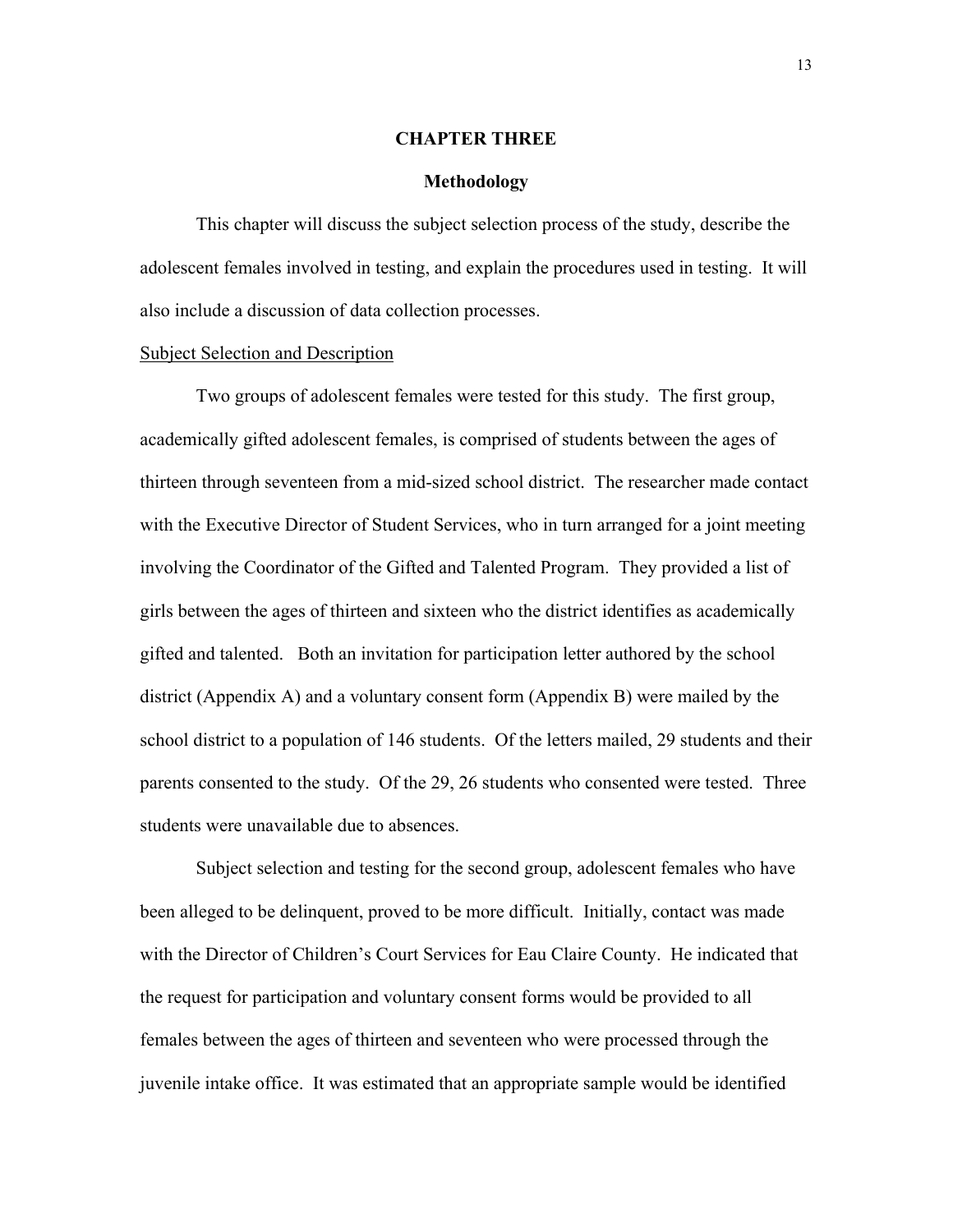within six to eight weeks. During the months of March, April and May 2001, the department processed only two cases that met the criteria of age and alleged offense. The Director of Children's Court Services described the period of time as "exceptionally slow."

At that time, contact was made with the coordinator of a private human services agency working with youth. The coordinator agreed to utilize a group of adolescent females from her correctional program. The researcher provided copies of voluntary consent forms (Appendix B). A group of seventeen subjects were identified from the existing caseload of seventeen delinquent females currently receiving programming at the agency. All subjects agreed to participate in testing.

## Procedures

After receiving the completed voluntary consent forms from the Eau Claire school district, the researcher contacted the students and their parent or guardian via telephone. The research project was again explained to both the student and parent/guardian. A test administration time was arranged between the researcher and the student. In order to be convenient to the student this time was most frequently a study hall period at school. A schedule of testing times was completed and forwarded to the principals of all affected schools. The researcher then made contact with the testing subjects at the scheduled time and school. Students were tested in groups ranging from one to five, usually at the beginning or end of a free period at school, over a two-week period. Each subject was given both a Beck Depression Inventory (Beck, et al., 1996) (Appendix C) and a survey created by the author and based on symptoms of depression from the Diagnostic and Statistical Manual - Fourth Edition (1994) (Appendix C). Directions were reviewed with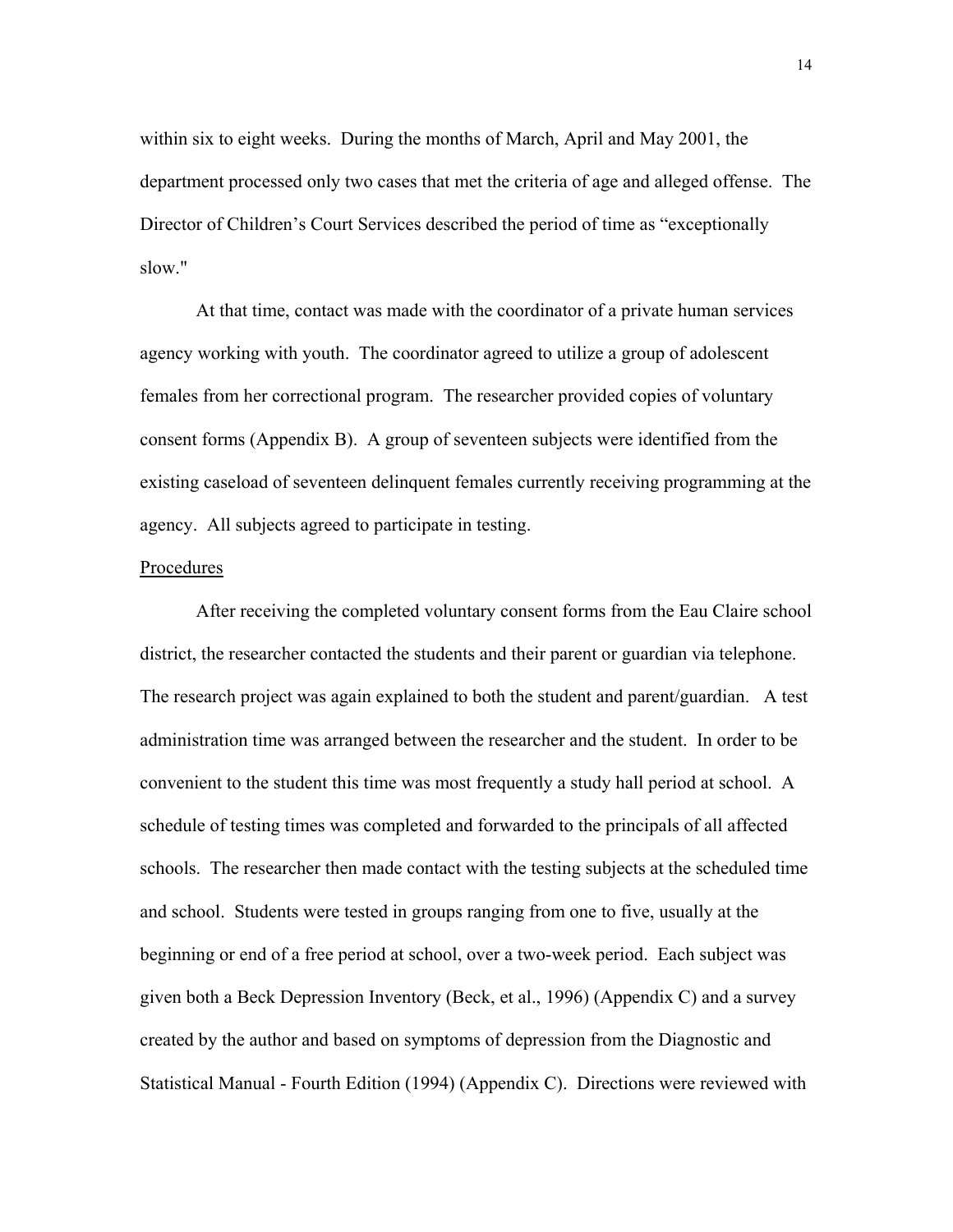the students, and they were asked to indicate only age and race on the test. They were reminded not to write their name on the test.

For the delinquents, the private human services organization was provided with copies of the Beck Depression Inventory (Beck, Steer & Brown, 1996) and the symptom survey. Once voluntary consent was received from both the client and her parent or guardian, the agency staff administered the tool. Clients were reminded not to put their names on the tools.

## Instrumentation

The Beck Depression Inventory – Second Edition (BDI-II) (Beck, Steer & Brown, 1996) is a 21-item, paper and pencil inventory used to assess the severity of depression in adults and adolescents aged 13 years or older. The tool assesses symptomology as it correlates with diagnostic criteria for depressive disorders, as identified in the American Psychiatric Association's *Diagnostic and Statistical Manual of Mental Disorders – Fourth Edition* (1994)*.* It does not require any training to administer and it is hand scored to obtain the results.

 Reliability measures of Internal Consistency showed a coefficient alpha of .92 for the original 500 outpatients used for tool design (Beck, Steer & Brown, 1996). Second samples of 120 college students were used to serve as a comparative norm group. Internal consistency for this group was at .93 (Beck, Steer  $\&$  Brown, 1996). This demonstrates good internal consistency for the BDI-II. Test – retest measures were based on 26 outpatient clients measured over therapy sessions approximately one week apart. The test-retest correlation of .93 was found (Beck, Steer & Brown, 1996). This demonstrated good test-retest reliability. Several measures of validity were conducted,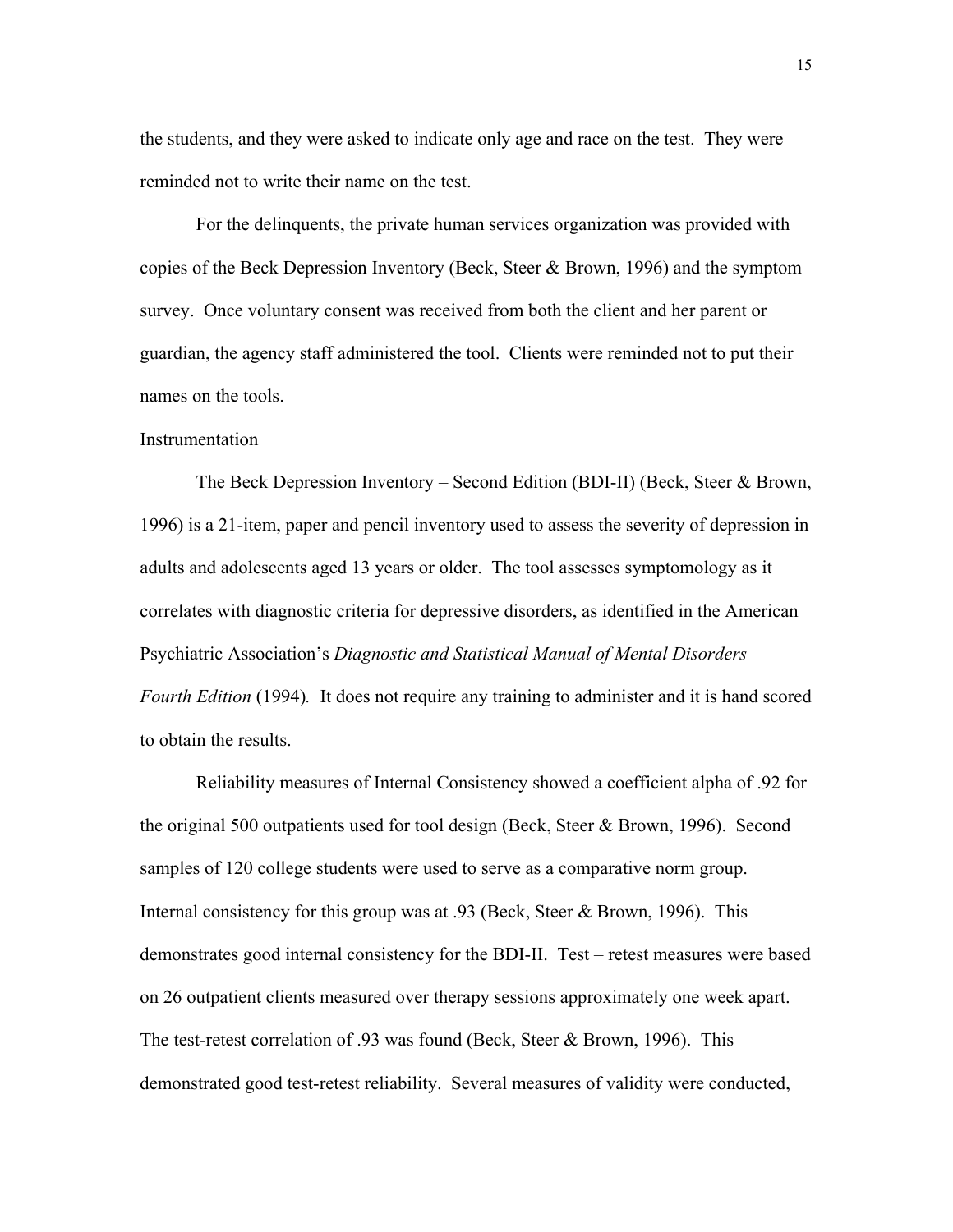comparing the BDI-I to other instruments that measure depression. A positive correlation was found between the BDI and other instruments that were found repeatedly to be positively related to depression, and include *the Beck Hopelessness Scale* and the *Scale for Suicidal Ideation* (Beck, et al., 1996).

The researcher created the second symptom survey based on symptoms for depression. It is a paper and pencil survey that indicates response to symptom statements as taken from the criteria for diagnosing depressive disorders. These criteria include feelings of sadness, decreased levels of interest in activities, significant weight loss or gain, change in appetite, difficulties sleeping, fatigue or loss of energy, feelings of worthlessness or guilt, difficulties thinking or concentrating and recurrent thoughts of death or self harm. It has not been subject to measures of reliability and validity. Data Analysis

The quantitative data were analyzed using descriptive statistics, including frequencies, means, standard deviations, and Pearson Product Moment Correlational statistics.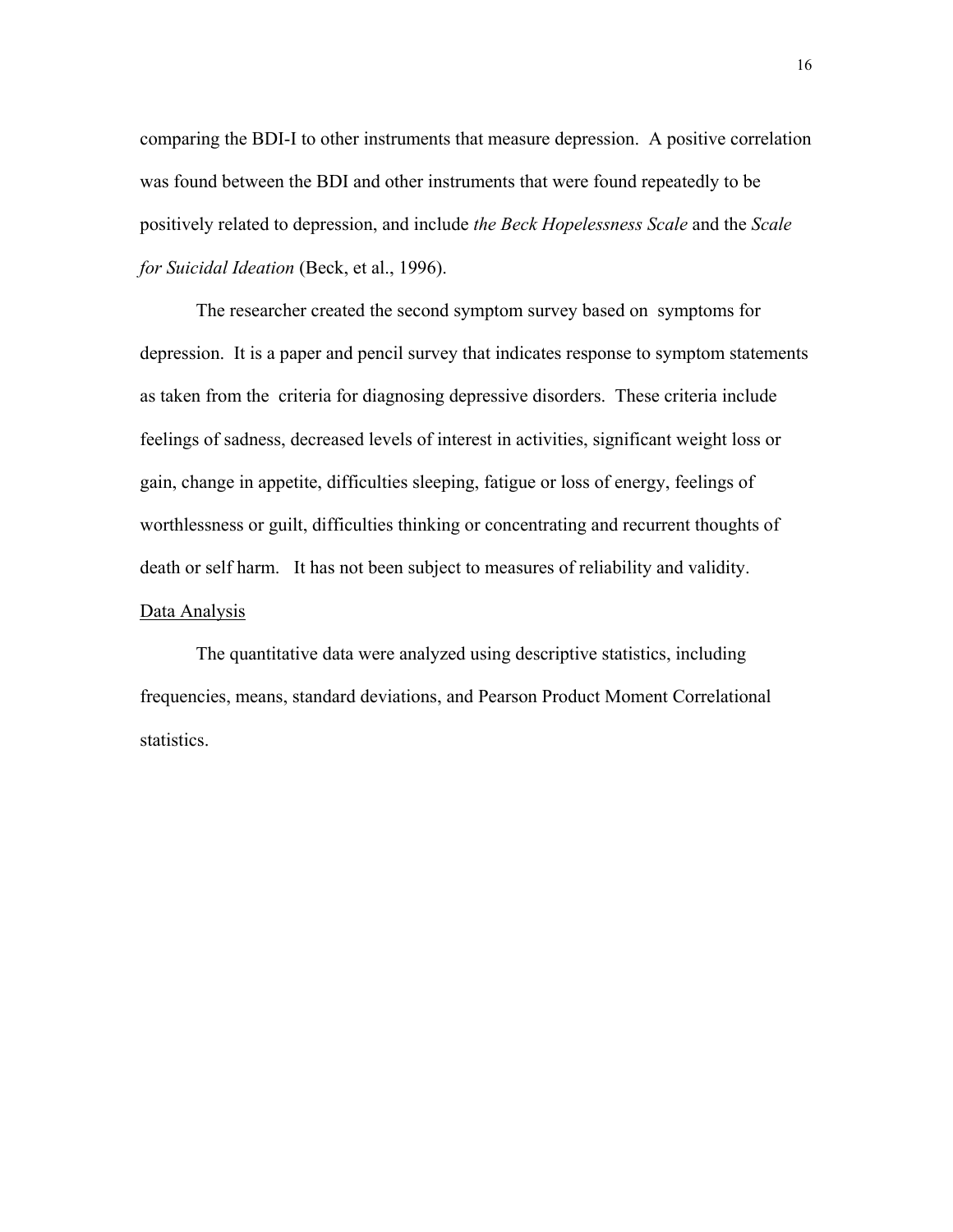## **CHAPTER FOUR**

### **Results and Discussion**

The purpose of this study was to examine levels of depression between two groups of adolescent females: delinquents and academically gifteds. This chapter will discuss the statistical results of the research and data analysis. The chapter will end with a discussion of the results.

#### **Demographics**

Forty adolescent females participated in this study. Fifteen, or 37.5 percent, were delinquent. Twenty-five, or 62.5 percent, were academically gifted. The delinquent girls were clients of a private for-profit agency, Professional Services Group, in Wausau, Wisconsin. They are participating in correctional programming as a condition of their probation. They ranged in age from thirteen to sixteen years of age. The academically gifted girls were from the Eau Claire Area School District, where they attended one of the district's three middle schools or two high schools. They also ranged in age from thirteen to sixteen years of age. The age distribution is detailed in Table 1.

| Age          | Frequency      | Percent | <b>Valid Percent</b> | <b>Cumulative Percent</b> |
|--------------|----------------|---------|----------------------|---------------------------|
|              |                |         |                      |                           |
| 13           | $\overline{2}$ | 5.0     | 5.0                  | 5.0                       |
|              |                |         |                      |                           |
| 14           | 12             | 30.0    | 30.0                 | 35.0                      |
|              |                |         |                      |                           |
| 15           | 11             | 27.5    | 27.5                 | 62.5                      |
|              |                |         |                      |                           |
| 16           | 15             | 37.5    | 37.5                 | 100.00                    |
|              |                |         |                      |                           |
| <b>Total</b> | 40             | 100.0   | 100.0                |                           |
|              |                |         |                      |                           |

**Table 1. Age Distribution of Participants**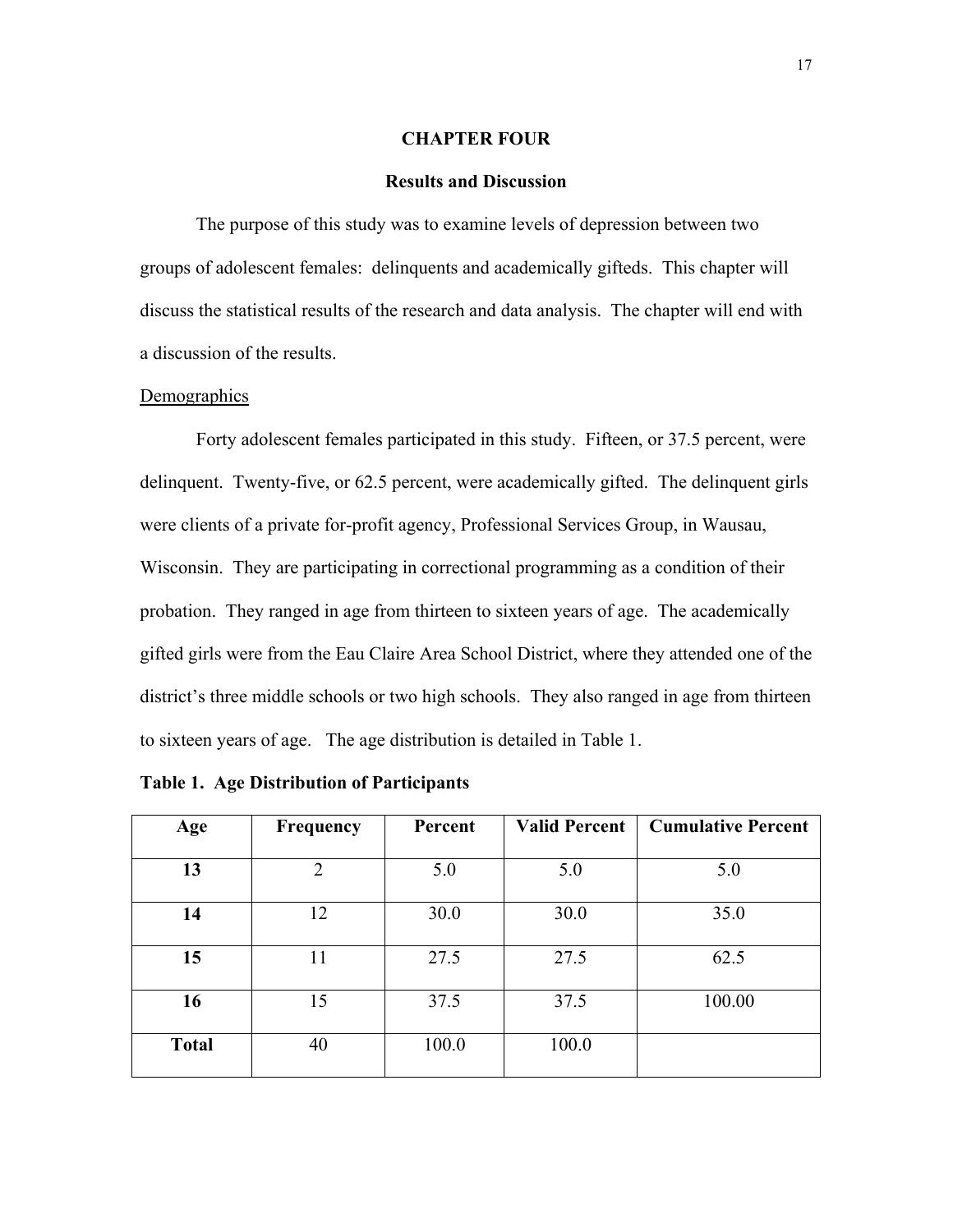The ethnic background of the participants was primarily Caucasian. Thirty three of the respondents, or 82.5 percent, reported Caucasian as their ethnic background. Other ethnic backgrounds included Hmong, Black, Asian and Multi-racial. The ethnic background of respondents is detailed in Table 2.

| <b>Ethnicity</b> | <b>Frequency</b> | Percent | <b>Valid Percent</b> | <b>Cumulative Percent</b> |
|------------------|------------------|---------|----------------------|---------------------------|
| Caucasian        | 33               | 82.5    | 82.5                 | 82.5                      |
| <b>H</b> mong    | 3                | 7.5     | 7.5                  | 90.0                      |
| <b>Black</b>     |                  | 2.5     | 2.5                  | 92.5                      |
| <b>Asian</b>     | $\overline{2}$   | 5.0     | 5.0                  | 97.5                      |
| Multi-racial     |                  | 2.5     | 2.5                  | 100                       |
| <b>Total</b>     | 40               | 100.0   | 100.0                |                           |

**Table 2. Ethnic background of participants.** 

## **Results**

Frequency counts, percentages, means and standard deviations on items 1 through 21 on the Beck Depression Inventory II (BDI-II) (Beck, Steer & Brown, 1996) and on items 1 through 9 on the symptom survey for the total group of respondents were completed.

The mean and standard deviation on the Beck Depression Inventory II (Beck, Steer & Brown, 1996) for the entire group at large shows a mean score of  $M = 12.55$  and a SD = 8.66. According to the Beck Depression Inventory, scores ranging from zero to thirteen are classified as within the minimal range of depression. The symptom survey showed a mean score of  $M = 2.75$  and a  $SD = 2.22$ . The number of symptoms present to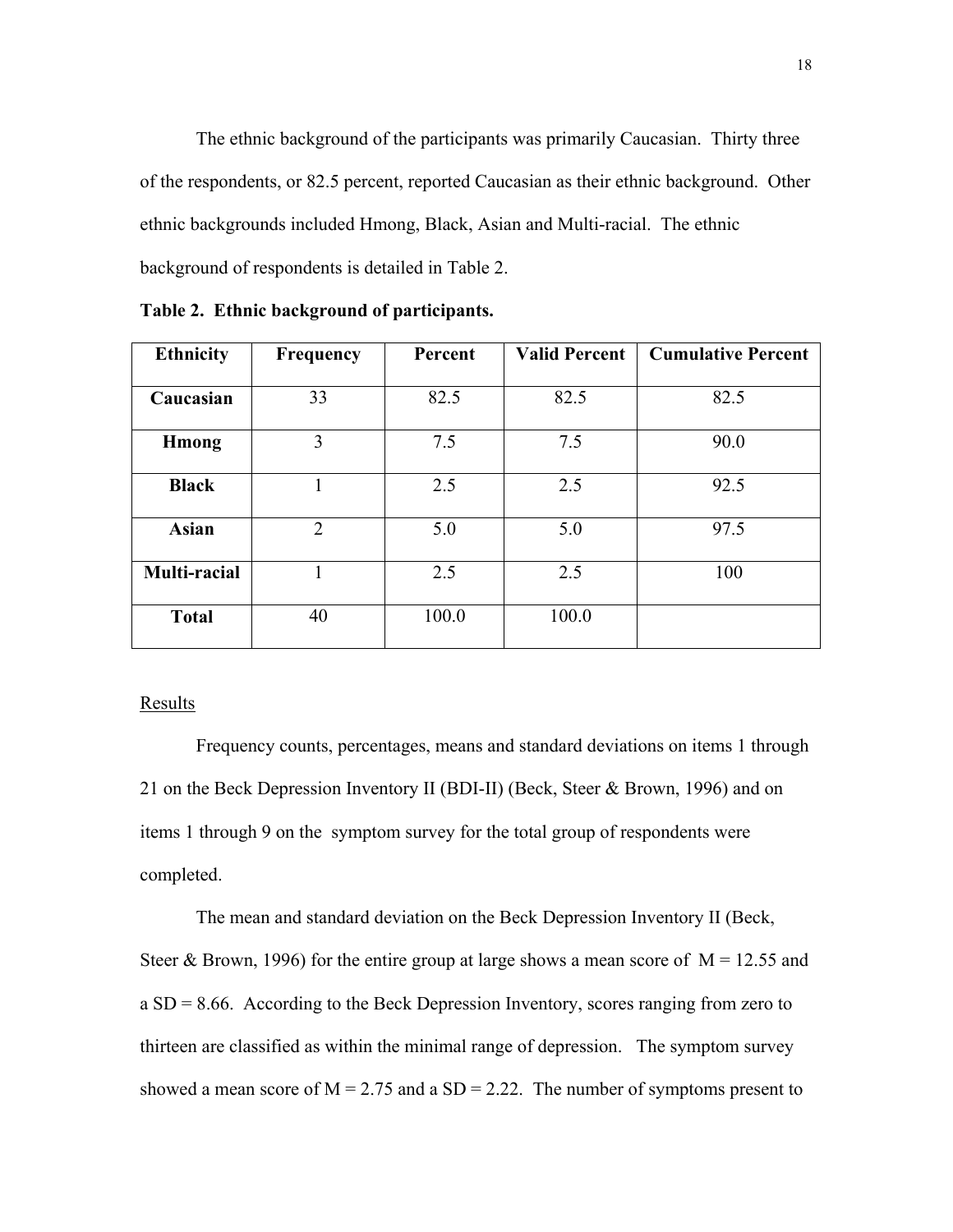consider a diagnosis of depression would equal 3 or higher. Mean, median and standard

deviation on the BDI-II and symptom survey are detailed in Table 3.

# **Table 3. Mean, Median, Standard Deviation based on Total Scores for BDI-II and Symptom Survey.**

|                           | <b>BDI</b> Total Beck Depression | Symptom Survey-                |
|---------------------------|----------------------------------|--------------------------------|
|                           | <b>Inventory - Total Score</b>   | <b>Experiences During Past</b> |
|                           |                                  | Two weeks-Total Score          |
| $N = 40$                  |                                  |                                |
| Mean                      | 12.55                            | 2.75                           |
| Median                    | 10.00                            | 3.00                           |
| <b>Standard Deviation</b> | 8.66                             | 2.22                           |

In reviewing frequency distribution for individual item responses on the BDI-II, elevated responses were noted on items involving "sadness," "past failures," "loss of pleasure," "guilty feelings," "punishment feelings," "suicidal thoughts or wishes," "level of agitation" and "concentration difficulty." The distribution of individual responses is detailed in Table 4.

**Table 4. Response Frequency on Specific Items of BDI-II.** 

| Item Response            | Frequency      | Percent | Valid   | Cumulative |
|--------------------------|----------------|---------|---------|------------|
|                          |                |         | Percent | Percent    |
| Sadness                  |                |         |         |            |
| 0 I do not feel sad      | 24             | 60.0    | 60.0    | 60.0       |
| 1 I feel sad most time   | 15             | 37.5    | 37.5    | 97.5       |
| 2 I am sad always        | 1              | 2.5     | 2.5     | 100.0      |
| Total                    | 40             | 100.0   | 100.0   |            |
| Past Failures            |                |         |         |            |
| 0 not discouraged        | 22             | 55.0    | 55.0    | 55.        |
| 1 more discouraged now   | 14             | 35.0    | 35.0    | 90.0       |
| 2 no positive prospect   | 2              | 5.0     | 5.0     | 95.0       |
| 3 future is hopeless     | $\overline{2}$ | 5.0     | 5.0     | 100.0      |
| Total                    | 40             | 100.0   | 100.0   |            |
| Loss of Pleasure         |                |         |         |            |
| 0 same pleasure now      | 27             | 67.5    | 67.5    | 67.5       |
| 1 don't enjoy as before  | 11             | 27.5    | 27.5    | 95.0       |
| 2 less pleasure now      | 1              | 2.5     | 2.5     | 97.5       |
| 3 no pleasure at all now | 1              | 2.5     | 2.5     | 100.0      |
| Total                    | 40             | 100.0   | 100.0   |            |
|                          |                |         |         |            |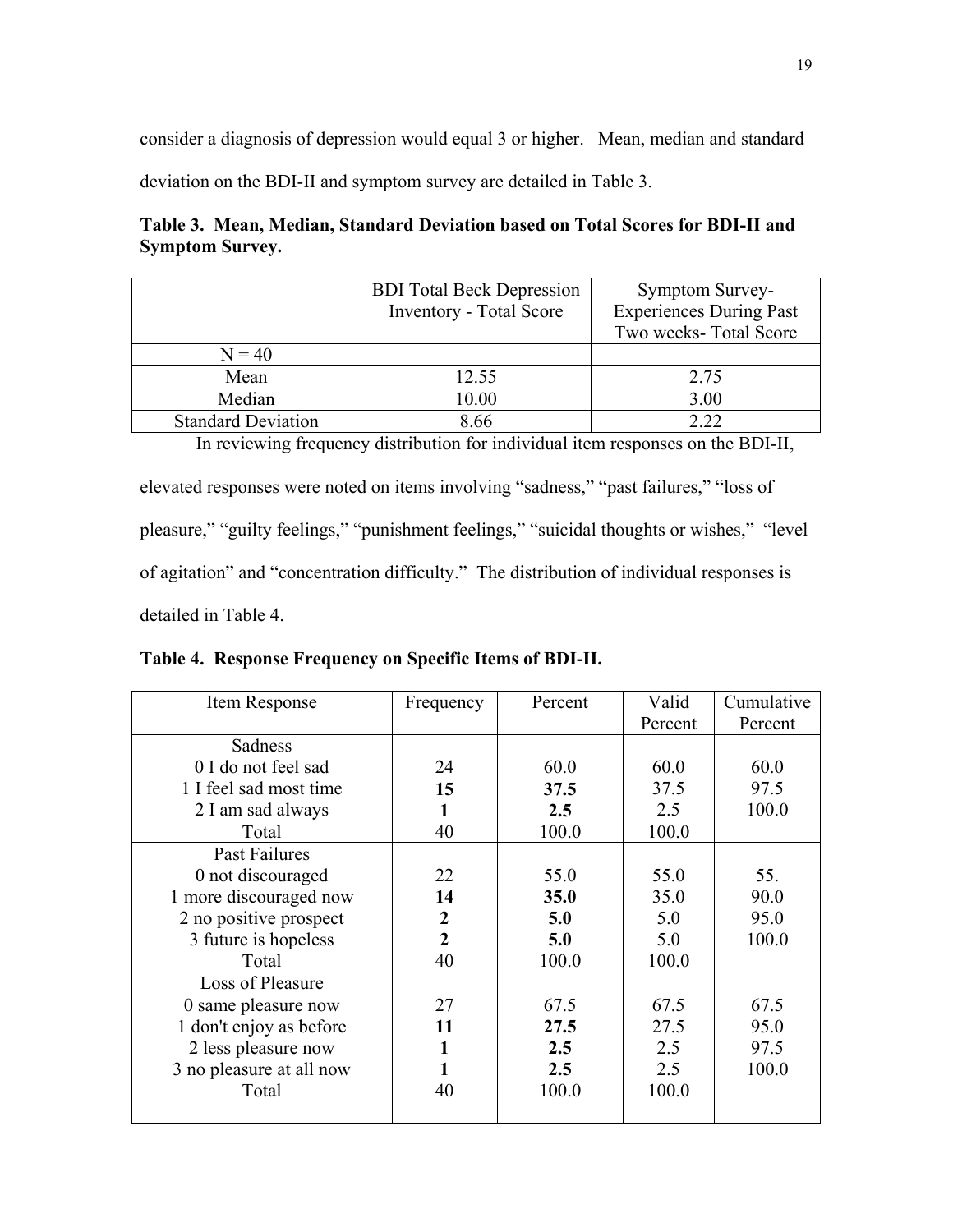| <b>Guilty Feelings</b>         |                         |             |       |       |
|--------------------------------|-------------------------|-------------|-------|-------|
| 0 don't feel guilty            | 25                      | 62.5        | 62.5  | 62.5  |
| 1 feel guilt / many always     | 14                      | 35.0        | 35.0  | 97.5  |
| 2 guilty most of time          | 1                       | 2.5         | 2.5   | 100.0 |
| Total                          | 40                      | 100.0       | 100.0 |       |
| <b>Punishment Feelings</b>     |                         |             |       |       |
| 0 don't feel being punished    | 19                      | 47.5        | 47.5  | 47.5  |
| 1 may be punished              | 9                       | 22.5        | 22.5  | 70.0  |
| 2 expect to be punished        | $\overline{\mathbf{4}}$ | <b>10.0</b> | 10.0  | 80.0  |
| 3 feel being punished          | 8                       | 20.0        | 20.0  | 100.0 |
| Total                          | 40                      | 100.0       | 100.0 |       |
| Suicidal Thoughts or Wishes    |                         |             |       |       |
| 0 no suicide thoughts          | 27                      | 67.5        | 67.5  | 67.5  |
| 1 mere suicide thoughts        | 12                      | 30.0        | 30.0  | 97.5  |
| 3 would kill self              | $\mathbf{1}$            | 2.5         | 2.5   | 100.0 |
| Total                          | 40                      | 100.0       | 100.0 |       |
| Level of Agitation             |                         |             |       |       |
| 0 usual agitation              | 23                      | 57.5        | 57.5  | 57.05 |
| 1 agitation more than before   | 12                      | 30.0        | .0.0  | 87.5  |
| 2 excessive agitation- no rest | 3                       | 7.5         | 7.5   | 95.0  |
| 3 excessive agitation- motion  | $\overline{2}$          | 5.0         | 5.0   | 100.0 |
| Total                          | 40                      | 100.0       | 100.0 |       |

The frequency distributions on the symptom survey shows elevated affirmative responses on several items including "difficulties sleeping," "feelings of worthlessness or guilt," "difficulty thinking/concentration/making decisions" and "recurrent thoughts of death/suicide." The distribution of the symptom scores is detailed in Table 5.

**Table 5 Response Frequency on Specific Items of Symptom Survey.** 

| Item Response                  | Frequency | Percent | Valid   | Cumulative |
|--------------------------------|-----------|---------|---------|------------|
|                                |           |         | Percent | Percent    |
| Difficulties sleeping          |           |         |         |            |
| 1 yes                          | 19        | 47.5    | 47.5    | 47.5       |
| 2 no                           | 21        | 52.5    | 52.5    | 100.0      |
| Total                          | 40        | 100.0   | 100.0   |            |
| Feelings of worthlessness etc. |           |         |         |            |
| 1 yes                          | 6         | 15.0    | 15.0    | 15.0       |
| 2 no                           | 34        | 85.0    | 85.0    | 100.0      |
| Total                          | 40        | 100.0   | 100.0   |            |
|                                |           |         |         |            |
|                                |           |         |         |            |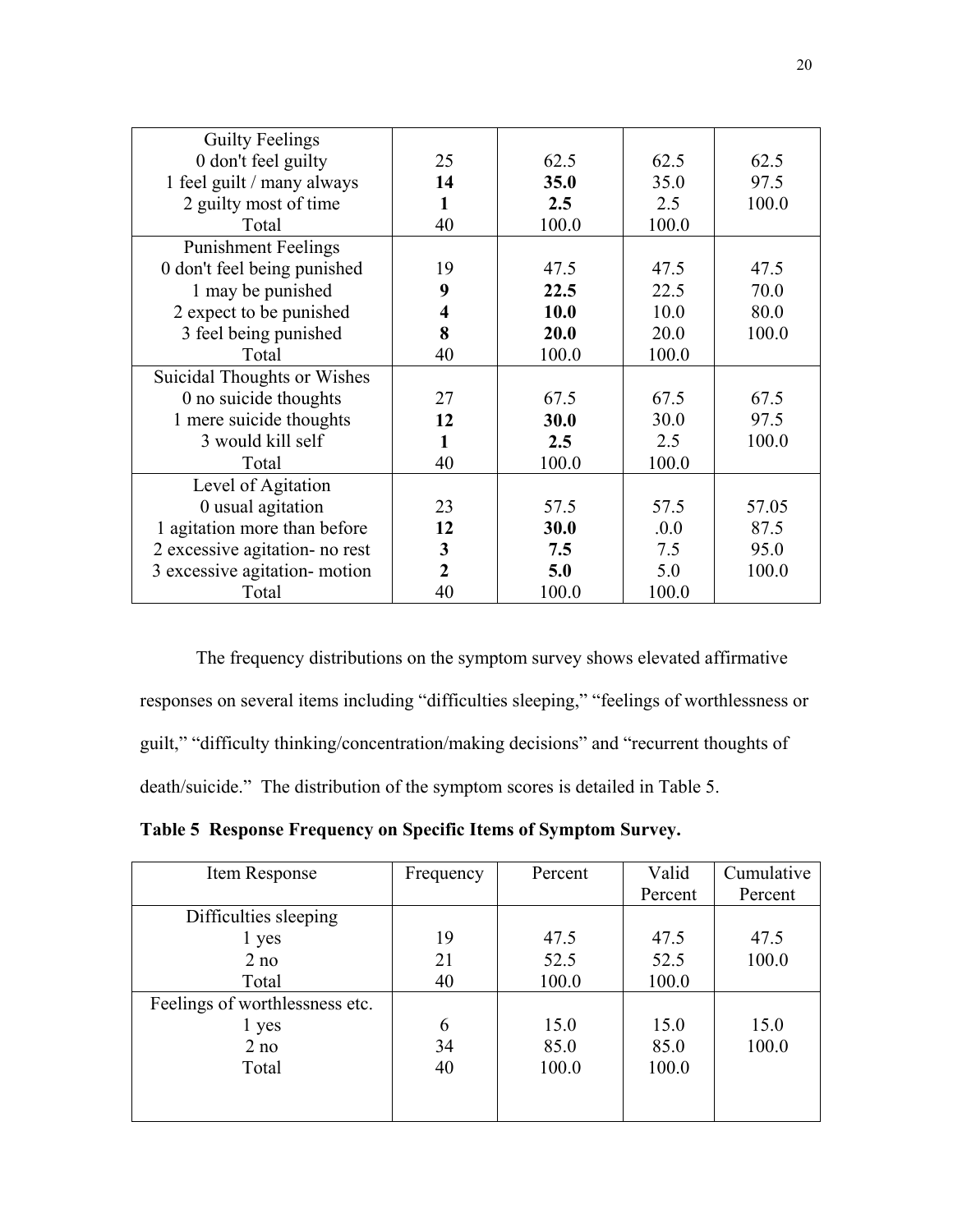| Difficulty concentrating etc. |    |       |       |       |
|-------------------------------|----|-------|-------|-------|
| 1 yes                         | 19 | 47.5  | 47.5  | 47.5  |
| 2 no                          | 21 | 52.5  | 52.5  | 100.0 |
| Total                         | 40 | 100.0 | 100   |       |
| Thoughts death / suicide      |    |       |       |       |
| 1 yes                         | 6  | 15.0  | 15.0  | 15.0  |
| 2 no                          | 34 | 85.0  | 85.0  | 100.0 |
| Total                         | 40 | 100.0 | 100.0 |       |

In comparing the levels of depression between the two groups, no statistically significant difference was found. This holds true when using both the Beck Depression Inventory and the symptom survey. Table 6 details this finding.

**Table 6. Independent Sample Tests** 

|                     | Laverne's   |      | t-test for Equality of Means |        |          |            |            |         |                  |
|---------------------|-------------|------|------------------------------|--------|----------|------------|------------|---------|------------------|
|                     | Test for    |      |                              |        |          |            |            |         |                  |
|                     | Equality of |      |                              |        |          |            |            |         |                  |
|                     | Variances   |      |                              |        |          |            |            |         |                  |
|                     |             |      |                              |        |          |            |            |         | 95% Confidence   |
|                     |             |      |                              |        |          |            |            |         | Internval of the |
|                     |             |      |                              |        |          |            |            |         | Difference       |
|                     | F           | Sig. | t                            | df     | Sig. (2) | Mean       | Std. Error | Lower   | Upper            |
|                     |             |      |                              |        | tailed)  | Difference | Difference |         |                  |
| <b>BDI</b> Total    |             |      |                              |        |          |            |            |         |                  |
| Equal               | 1.077       | .306 | 1.525                        | 38     | .136     | 4.24       | 2.78       | $-1.39$ | 9.87             |
| variances           |             |      |                              |        |          |            |            |         |                  |
| assumed             |             |      |                              |        |          |            |            |         |                  |
| Equal               |             |      | 1.709                        | 37.912 | .096     | 4.24       | 2.48       | $-.78$  | 9.26             |
| variances not       |             |      |                              |        |          |            |            |         |                  |
| assumed             |             |      |                              |        |          |            |            |         |                  |
| <b>Survey Total</b> |             |      |                              |        |          |            |            |         |                  |
| Equal               | 1.247       | .271 | 1.147                        | 38     | .259     | .83        | .72        | $-.63$  | 2.29             |
| variances           |             |      |                              |        |          |            |            |         |                  |
| assumed             |             |      |                              |        |          |            |            |         |                  |
| Equal               |             |      | 1.227                        | 35.641 | .228     | .83        | .67        | $-.54$  | 2.19             |
| variances not       |             |      |                              |        |          |            |            |         |                  |
| assumed             |             |      |                              |        |          |            |            |         |                  |

When the individual items on each of the tools are examined, areas of difference are noted. In the Beck Depression Inventory, difference is noted at a level of statistical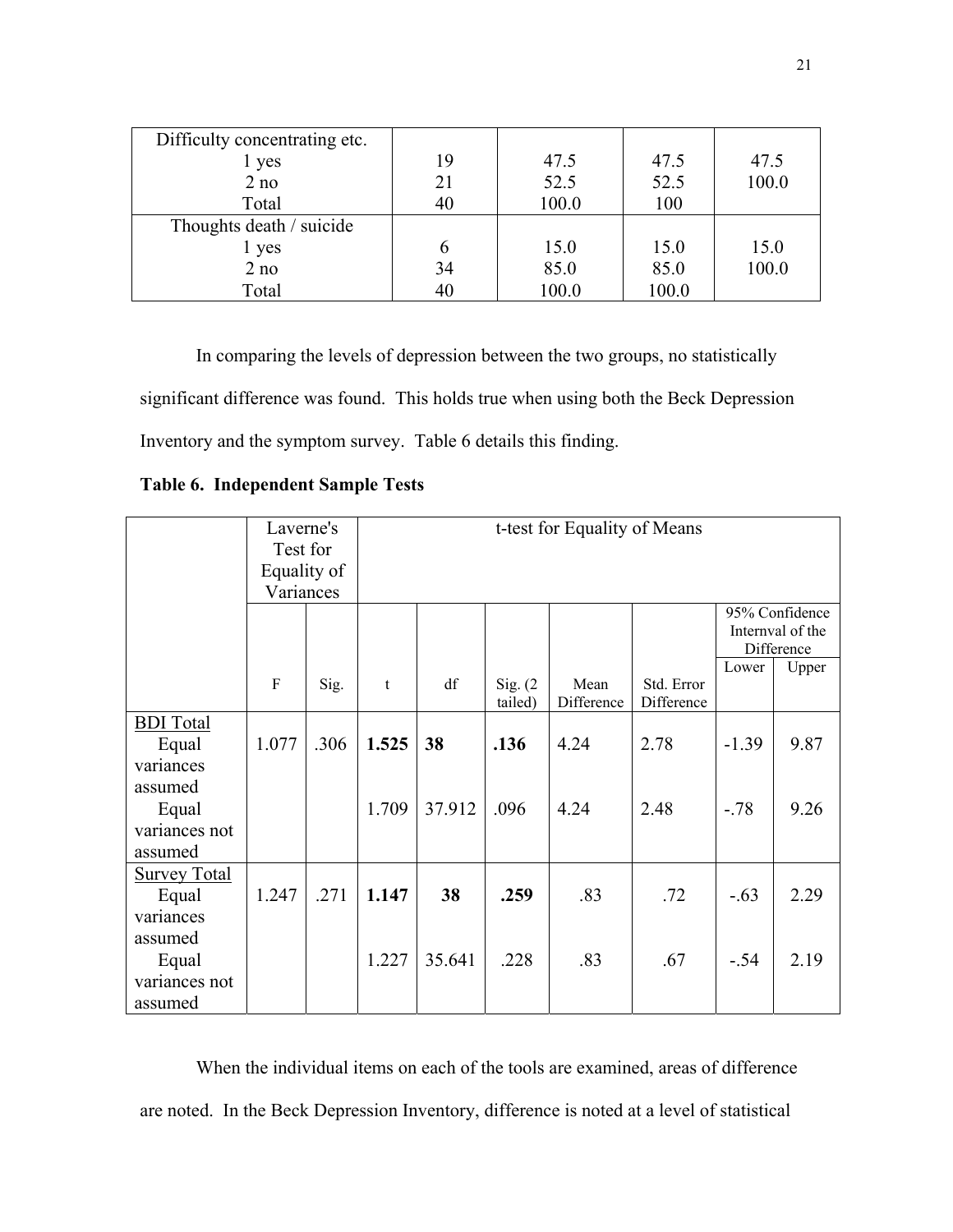significance for the item measuring punishment feelings. Eight of the delinquent participants, 53.3 percent, indicate feeling as if they are being punished. 18 of the gifted participants, 72 percent, report having no feelings of being punished. Response distribution is detailed in Table 7.

|                       |             | Beck Item 6: Punishment Feelings |                         |                  |        |  |
|-----------------------|-------------|----------------------------------|-------------------------|------------------|--------|--|
|                       | $0$ don't   | 1 may be                         | 2 expect to             | 3 feel           | Total  |  |
|                       | feel punish | punished                         | be punished             | being            |        |  |
|                       |             |                                  |                         | punished         |        |  |
| 1. Delinquent Count   | 1           | 3                                | 3                       | 8                | 15     |  |
| <b>Expected Count</b> | 7.1         | 3.4                              | 1.5                     | <b>3.0</b>       | 15.0   |  |
| % within DEL-GIFT     | $6.7\%$     | $20.0\%$                         | $20.0\%$                | 53.3%            | 100.0% |  |
| 2. Gifted Count       | 18          | 6                                | 1                       | $\boldsymbol{0}$ | 25     |  |
| <b>Expected Count</b> | 11.6        | 5.6                              | 2.5                     | 5.0              | 25.0   |  |
| % within DEL-GIFT     | 72.0%       | 24.0%                            | $4.0\%$                 | $.0\%$           | 100.0% |  |
| <b>TOTAL</b> Count    | 19          | 9                                | $\overline{\mathbf{4}}$ | 8                | 40     |  |
| <b>Expected Count</b> | 19.0        | 9.0                              | 4.0                     | 8.0              | 40.0   |  |
| % within DEL-GIFT     | 47.5%       | 22.5%                            | $10.0\%$                | 20.0%            | 100.0% |  |

**Table 7. Response distribution Beck Depression Inventory Item 6: Punishment Feelings** 

In the symptom survey, difference is noted at a level of statistical significance for the following items: depression / irritability, fatigue / loss of energy and difficulty thinking / concentrating.

On item one, seven of the delinquent participants, 46.7%, report experiencing feelings of depression or irritability most of nearly every day during the past two weeks. Eighteen of the gifted participants, 84%, deny having any of these feelings during the past two weeks. On item six, 9 of the delinquent participants, 86.7%, report feeling fatigued and having loss of energy nearly every day during the past two weeks. Nine of the gifted participants, 52%, deny any feelings of fatigue or loss of energy during the past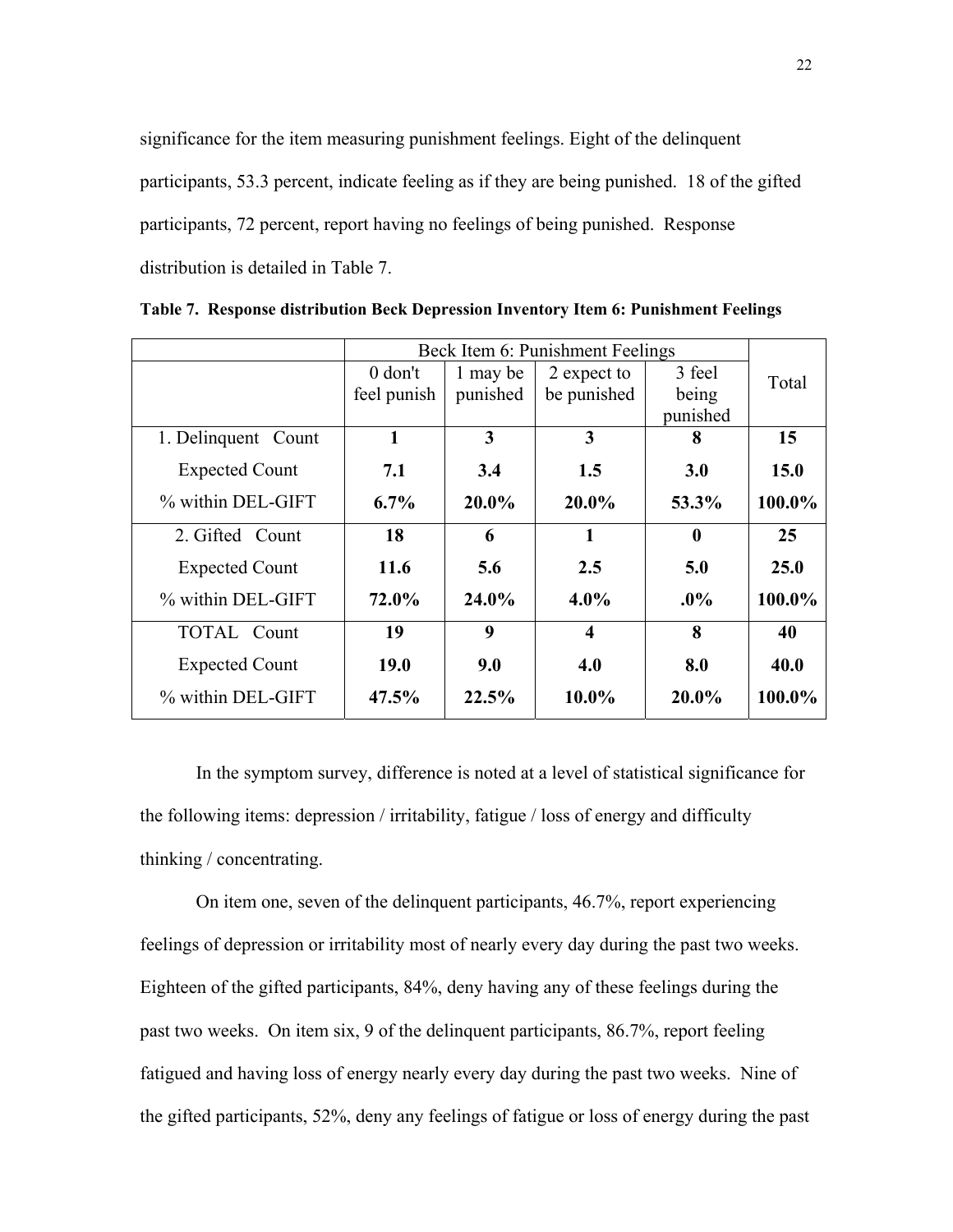two weeks. On item eight, 11 of the delinquent participants, 73.3 percent, report having difficulties thinking and concentrating or making decisions nearly every day during the past two weeks. Seventeen of the gifted participants, or 68%, deny having difficulty in that area. Distribution for these responses is detailed in Table 8, Table 9 and Table 10 below.

|                       | Item 1: Have you felt  |       |        |  |  |  |
|-----------------------|------------------------|-------|--------|--|--|--|
|                       | dressed/irritable most |       | Total  |  |  |  |
|                       | of/nearly every day?   |       |        |  |  |  |
|                       | 1 yes                  | 2 no  |        |  |  |  |
| 1. Delinquent Count   | $\overline{7}$         | 8     | 15     |  |  |  |
| <b>Expected Count</b> | 4.1                    | 10.9  | 15.0   |  |  |  |
| % within DEL-GIFT     | 46.7%                  | 53.3% | 100.0% |  |  |  |
| 2. Gifted Count       | 4                      | 21    | 25     |  |  |  |
| <b>Expected Count</b> | 6.9                    | 18.1  | 25.0   |  |  |  |
| % within DEL-GIFT     | 16.0%                  | 84.0% | 100.0% |  |  |  |
| <b>TOTAL</b> Count    | 11                     | 29    | 40     |  |  |  |
| <b>Expected Count</b> | 1.0                    | 29.0  | 40.0   |  |  |  |
| % within DEL-GIFT     | 27.5%                  | 72.5% | 100.0% |  |  |  |

**Table 8: Symptom Survey Response Distribution Item 1**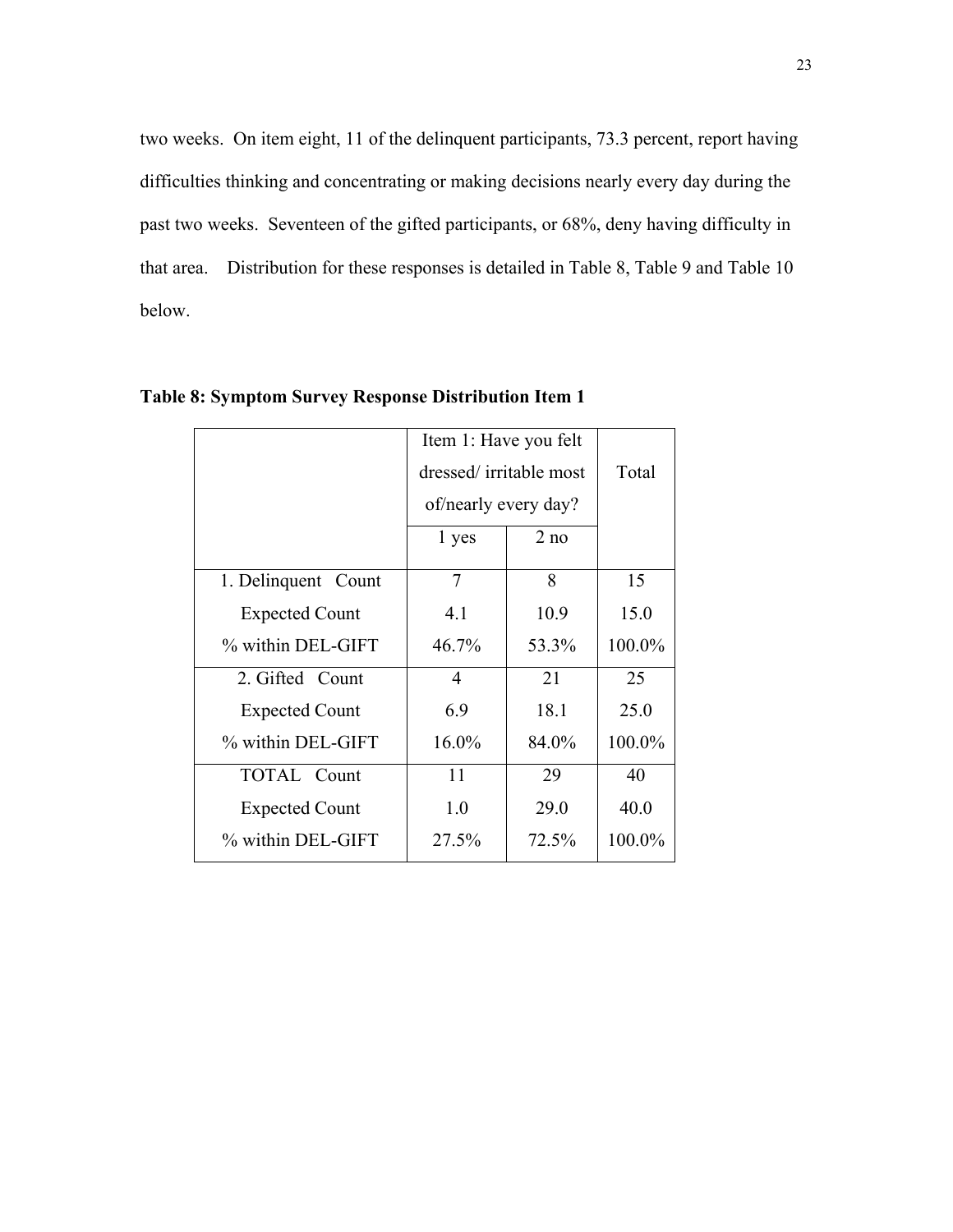|                       | Item 6: Have you had    |       |        |
|-----------------------|-------------------------|-------|--------|
|                       | fatigues/loss of energy |       | Total  |
|                       | nearly every day?       |       |        |
|                       | 1 yes                   | 2 no  |        |
| 1. Delinquent Count   | 2                       | 13    | 15     |
| <b>Expected Count</b> | 5.6                     | 9.4   | 15.0   |
| % within DEL-GIFT     | 13.3%                   | 86.7% | 100.0% |
| 2. Gifted Count       | 13                      | 12    | 25     |
| <b>Expected Count</b> | 9.4                     | 15.6  | 25.0   |
| % within DEL-GIFT     | 52.0%                   | 48.0% | 100.0% |
| <b>TOTAL</b> Count    | 15                      | 25    | 40     |
| <b>Expected Count</b> | 15.0                    | 25.0  | 40.0   |
| % within DEL-GIFT     | 37.5%                   | 62.5% | 100.0% |

**Table 9: Symptom Survey Response Distribution Item 6** 

|  |  | <b>Table 10: Symptom Survey Response Distribution Item 8</b> |  |
|--|--|--------------------------------------------------------------|--|
|  |  |                                                              |  |

|                       | Item 8: Diff thinking/ |       |        |
|-----------------------|------------------------|-------|--------|
|                       | concentrating / making |       | Total  |
|                       | decisions              |       |        |
|                       | 1 yes                  | 2 no  |        |
| 1. Delinquent Count   | 11                     | 4     | 15     |
| <b>Expected Count</b> | 7.1                    | 7.9   | 15.0   |
| % within DEL-GIFT     | 73.3%                  | 26.7% | 100.0% |
| 2. Gifted Count       | 8                      | 17    | 25     |
| <b>Expected Count</b> | 11.9                   | 13.1  | 25.0   |
| % within DEL-GIFT     | 32.0%                  | 68.0% | 100.0% |
| <b>TOTAL Count</b>    | 19                     | 21    | 40     |
| <b>Expected Count</b> | 19.0                   | 21.0  | 40.0   |
| % within DEL-GIFT     | 47.5%                  | 52.5% | 100.0% |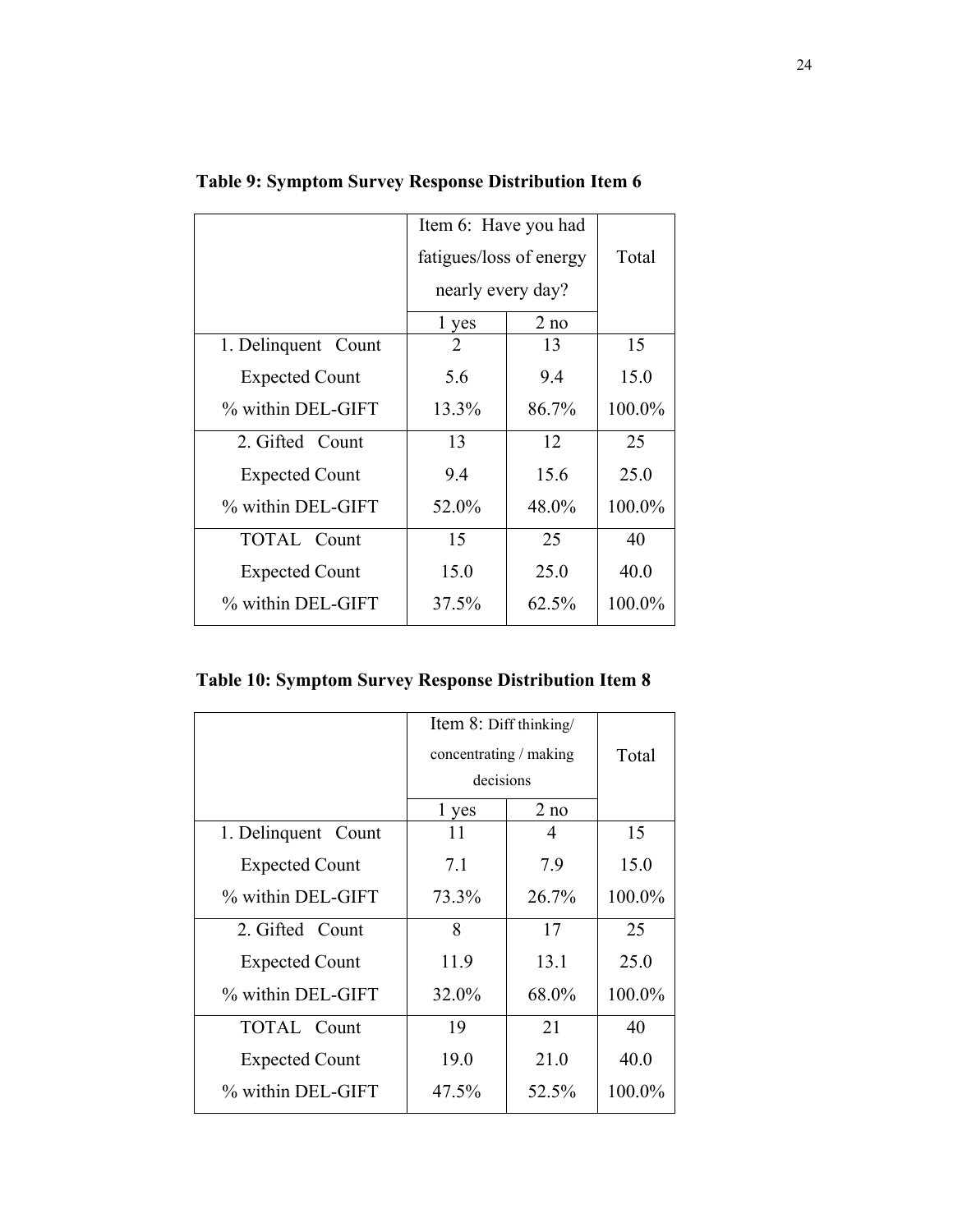### Discussion

The limitations of the study are as follows:

- 1) There was a low response rate for the survey. Both the delinquent and academically gifted groups were obtained from small populations, and low return rates contributed to a small sample size.
- 2) The participants in the study were primarily Caucasian females. Crosscultural analysis is limited.
- 3) The research sample was composed of adolescent females. The Beck Depression Inventory (Beck, Steer & Brown, 1996) was normed on outpatient adults and college students.
- 4) The researcher encountered difficulties in obtaining a sample of delinquent girls. The final sample was of girls who have already been convicted of a crime by a juvenile court. As a result, the tested group of females was already involved in court-mandated programming, including, in many cases, counseling. The preferred method would have been of girls at risk of becoming delinquent or involved at earlier stages of the system. Results may be skewed in either direction due to this factor.

Demographics illustrate both the small sample size and the under-representation of minorities in the study. Of the 40 respondents, only 15 were delinquent females. A better representation of the population would be acquired by expanding the sample size, particularly with the delinquent group. Despite the low number of minority participants, it is significant that they are over-represented in the delinquent group. All seven of the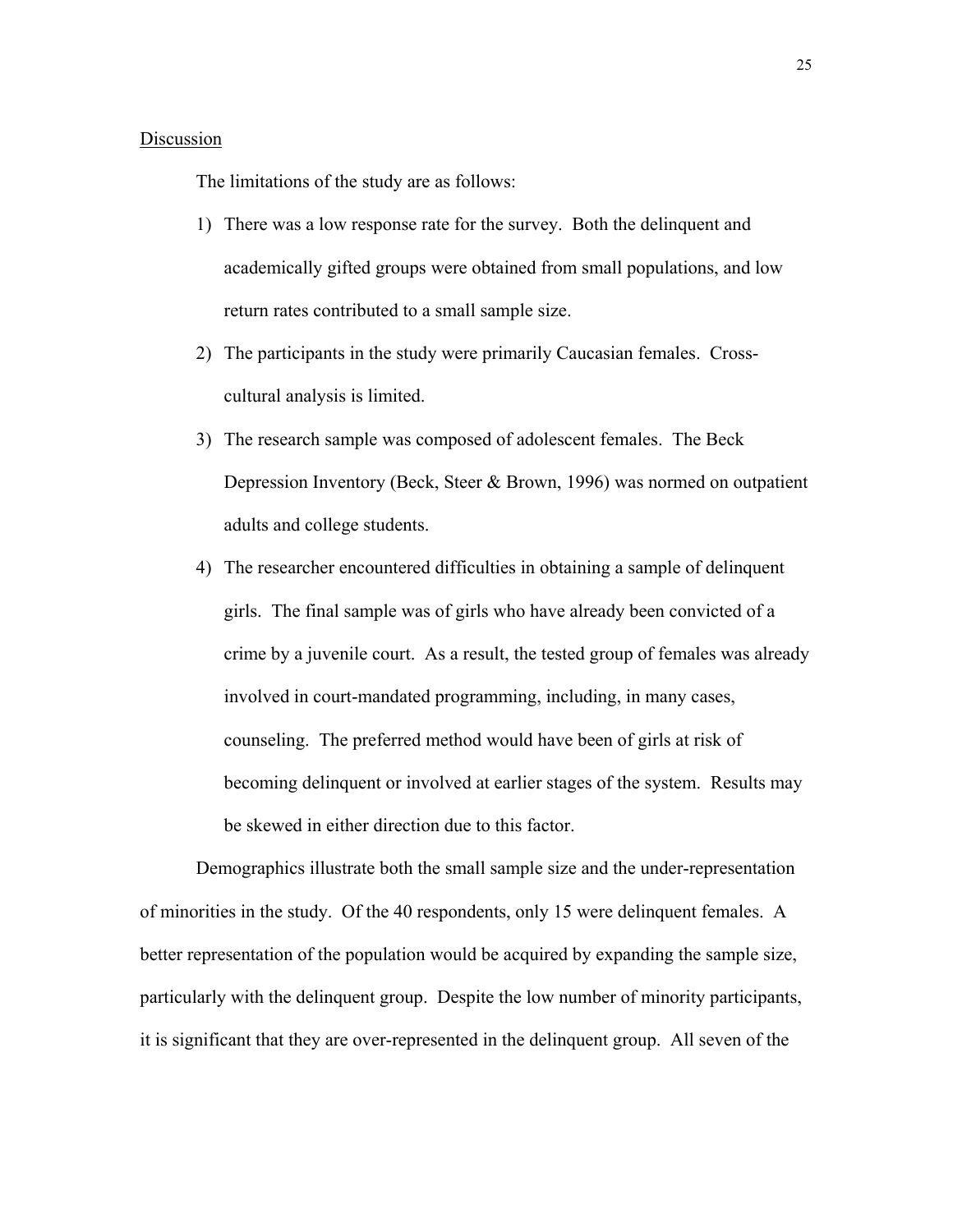minority respondents were from the delinquent group. The overrepresentation of minorities in the delinquent group may warrant further investigation.

#### **Beck Depression Inventory II**

The results from the Beck Depression Inventory demonstrate no statistically significant difference in levels of depression between the two groups. The mean score for the group at large was 12.55. According to the Beck Depression Inventory, scores ranging from 0-13 are classified as minimal. Scores ranging from 13-19 are considered mild (Beck, et al., 1996). This data supports literature that indicates depression is an issue facing both the gifted and delinquent groups. While the results of this study are not generalizeable to the entire population of adolescents due to sample size and other confounding variables in the study, the data seems to support an elevated prevalence of depression within the sample. Thirty five percent of respondents emerged with mild or higher ranges of depression. That is significantly higher than the 8.3 percent incidence rate sited by the National Institute of Mental Health (2000) for adolescents in general. Thus, the data seems to suggest an elevated incidence of depression between these two groups, when compared to adolescent females as a whole.

Additional testing and research could focus on the factors contributing to an elevated depression level in adolescent females. Both groups of girls demonstrate exceptional behaviors, either positive or negative. Further research could consider the role societal pressures play in contributing to symptoms experienced by these groups.

In the delinquent group, feelings of punishment are noted as elevated. While these feelings can be symptomatic of depression, they may also be explainable. All of the delinquent respondents are, in a sense, being punished--they have been convicted of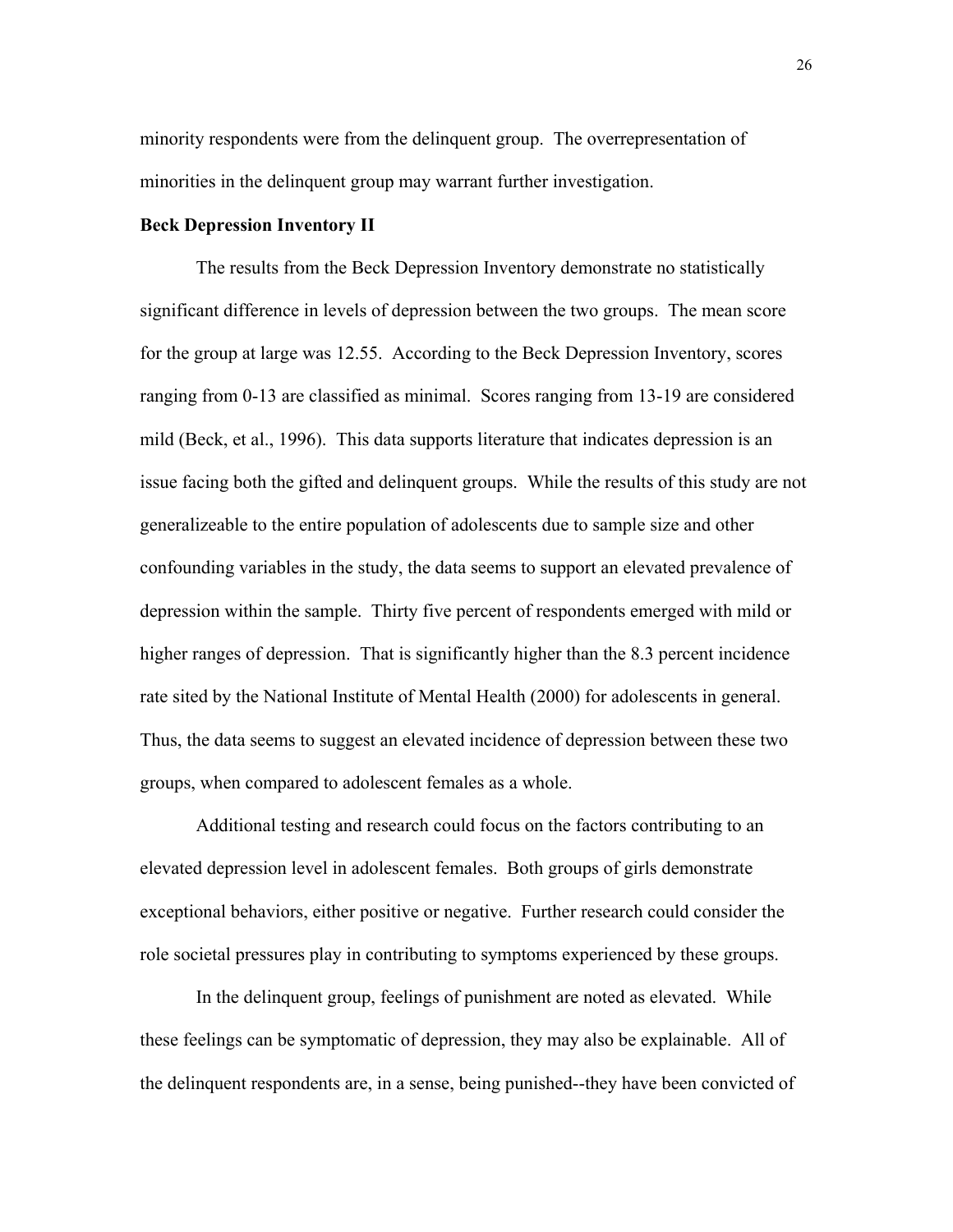committing a crime, and as a result of that crime are participating in correctional programming. Obeidallah  $&$  Earls (1999) suggest that depression is a precursor to delinquent behavior. In considering the responses by the delinquent group to this item it is difficult to ascertain what came first- the depression or the delinquent behavior. Future research and testing of girls who have been identified as being "at-risk" for delinquent behavior is necessary to examine any possible link between depression and delinquent behavior, as well as feelings of perceived punishment among "at-risk" girls, prior to any real consequences being imposed. Correctional models could also be examined to determine differences in depression between groups of girls subjected to punitive modalities as compared to those subjected to more therapeutic, relational building models. Programs that exasperate feelings of punishment may be further compounding symptoms of depression, rather than resolving them. Which may in turn increase antisocial behavior, rather than decreasing it.

Anxiety is noted as a problem for both the delinquent and the gifted group. For the gifted girls, this anxiety could be related either to their pressure to achieve (Hancock, 1989 ), or their difficulty establishing relationships (Pipher, 1994). Both the groups of adolescent females could benefit from therapeutic interventions that emphasize relationships. Sands and Howard (1995) advocate for a feminist approach to therapy when working with academically gifted girls. Further research could investigate levels of depression in groups of girls participating in feminist therapy, which does emphasize relationship building. In particular, it would be interesting to note the success of a feminist therapy approach in work populations examined in this study.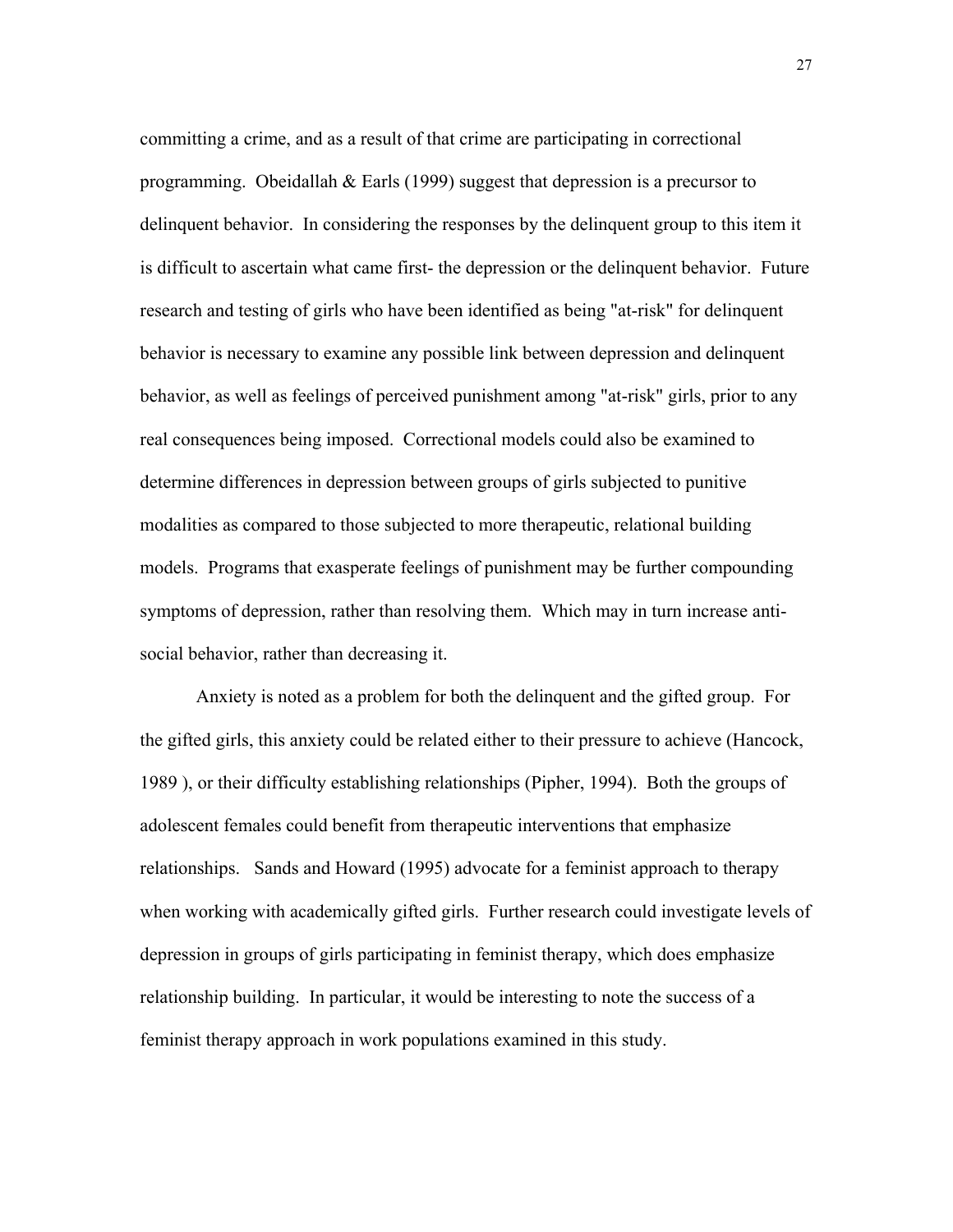## **Symptom Survey**

The results from the Symptom Survey (adapted from the DSM-IV, American Psychological Association, 1994) demonstrate no statistically significant difference in levels of depression between the two groups. However, the Symptom Survey was created by the author and has not been subjected to any validity or reliability testing. The survey demonstrates that 52.5 percent of the respondents presented symptomology at the level necessary to consider diagnosis. Again, this illustrates a prevalence of depressive symptoms within the sample group that is much higher than incidence of depression among the general population.

Delinquent participants reported an increased level of depression or irritability during the past two weeks. This suggests that while similar levels of depression exist between the two groups, a higher number of delinquents report feeling depressed or irritable during the past two weeks. A number of extraneous variables may impact this response. The delinquent group is involved in correctional programming similar to probation or parole for adults. The programming is very rigid in nature, and involves adherence to strict rules. It also has a counseling component to it that involves the respondents communicating with staff and being held accountable for any rule violations. The delinquent's level of irritability may be heightened due to the high degree of structure and accountability in the program. Further research could be conducted into correctional models of treatment, to investigate how the level of rapport a client has with her probation agent impacts her success. If a client has a therapeutic level of rapport established with probation agent, she may be more able to successful resolve clinical issues, which are impacting behavioral outbursts.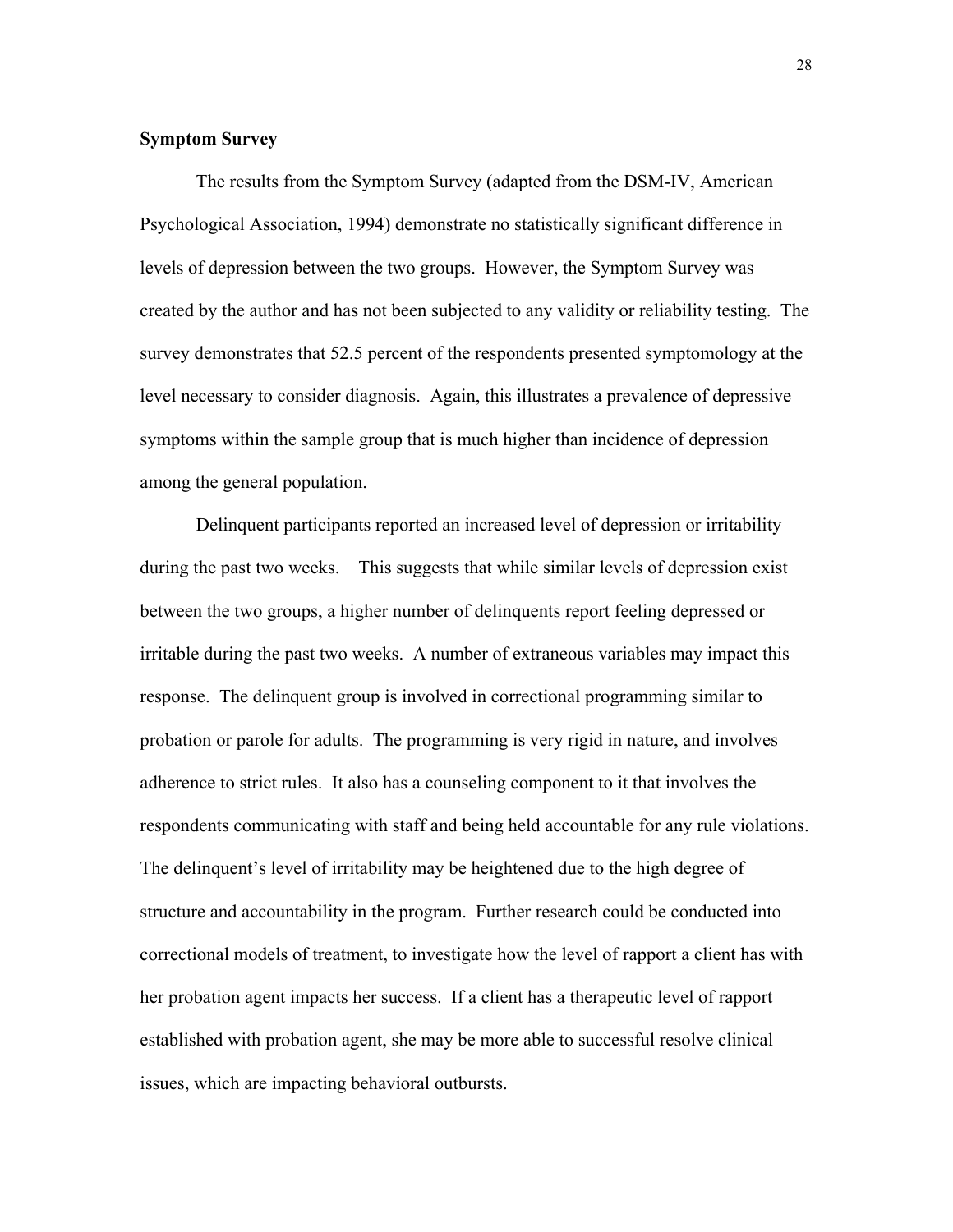Difficulties thinking and concentrating could be indicative of a learning disability or another disability such as attention deficit disorder. A high number of the delinquent participants reported having difficulties in this area. Further research could be conducted to examine the presence of such disabilities in the delinquent group and to consider any correlation between the identification of such disabilities and depression.

Research conducted by Alsop (1997) spoke to the counseling issues faced by families of academically gifted girls. Families are noted as not wanting their daughters to be viewed as "different" than other girls. This same issue may present difficulties for the families of delinquent girls. This is a similarity in treatment of these groups. They are both being viewed as "different" from the norm, and the girls as well as their families may be struggling with this. The issues may be different, but the dynamics may be very much the same.

As the results indicate, this research contains highly significant findings. There is a similar level of depression present between the two groups in this study. Differences also exist that are valuable for future research including the correlation between academic performance or learning ability and depression, as well the correlation between depression and criminal behavior.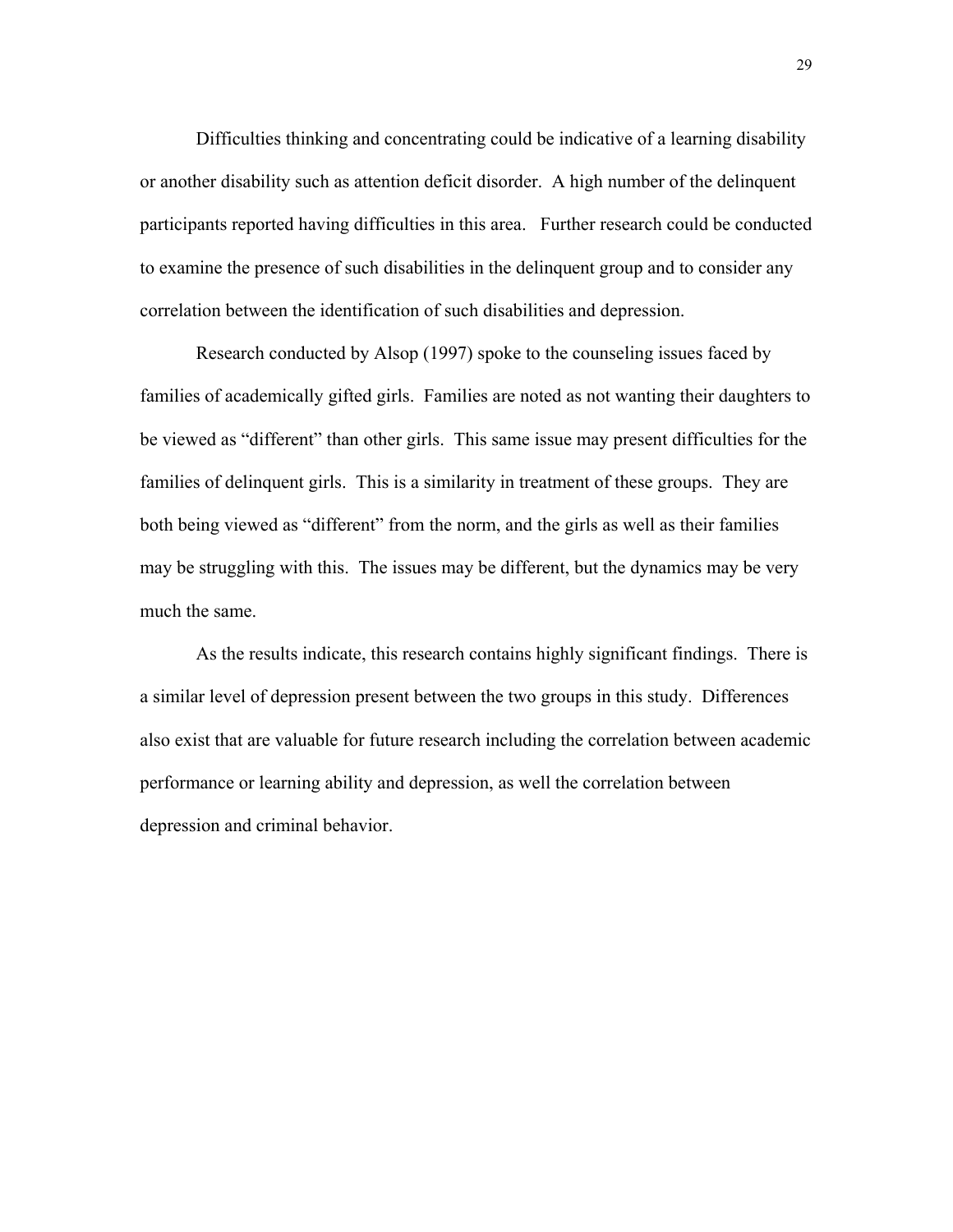## **CHAPTER FIVE**

#### **Summary, Recommendations and Conclusions**

The purpose of this study was to determine the level of difference in depression for adolescent female offenders as compared to adolescent gifted females. This chapter will summarize the study and provide recommendations for future research. The chapter will end with an overall conclusion of the study.

### Summary

This study compared the level of difference in depression as measured by the Beck Depression Inventory II (BDI-II) (Beck, Steer & Brown, 1996) for adolescent female offenders as compared to adolescent gifted females. The study focused on correlation in levels of depression between the groups as measured by the Beck Depression Inventory and a Symptom Survey developed by the author.

Forty adolescent females participated in the study. Fifteen, or 37.5 percent, were delinquent and involved in programming with Professional Services Group, a non-profit human services organization from Wausau, Wisconsin. Twenty-five, or 62.5 percent, were academically gifted and enrolled as students in the Eau Claire Area School District. All respondents completed two inventories designed to measure symptoms of depression: the Beck Depression Inventory - II (BDI-II) (Beck, Steer & Brown, 1996) and a Symptom Survey created by the author based on diagnostic criteria for depression from the Diagnostic and Statistical Manual- Fourth Edition (American Psychological Association, 1994). These instruments were used together to assess the correlation in levels of depression between the two groups.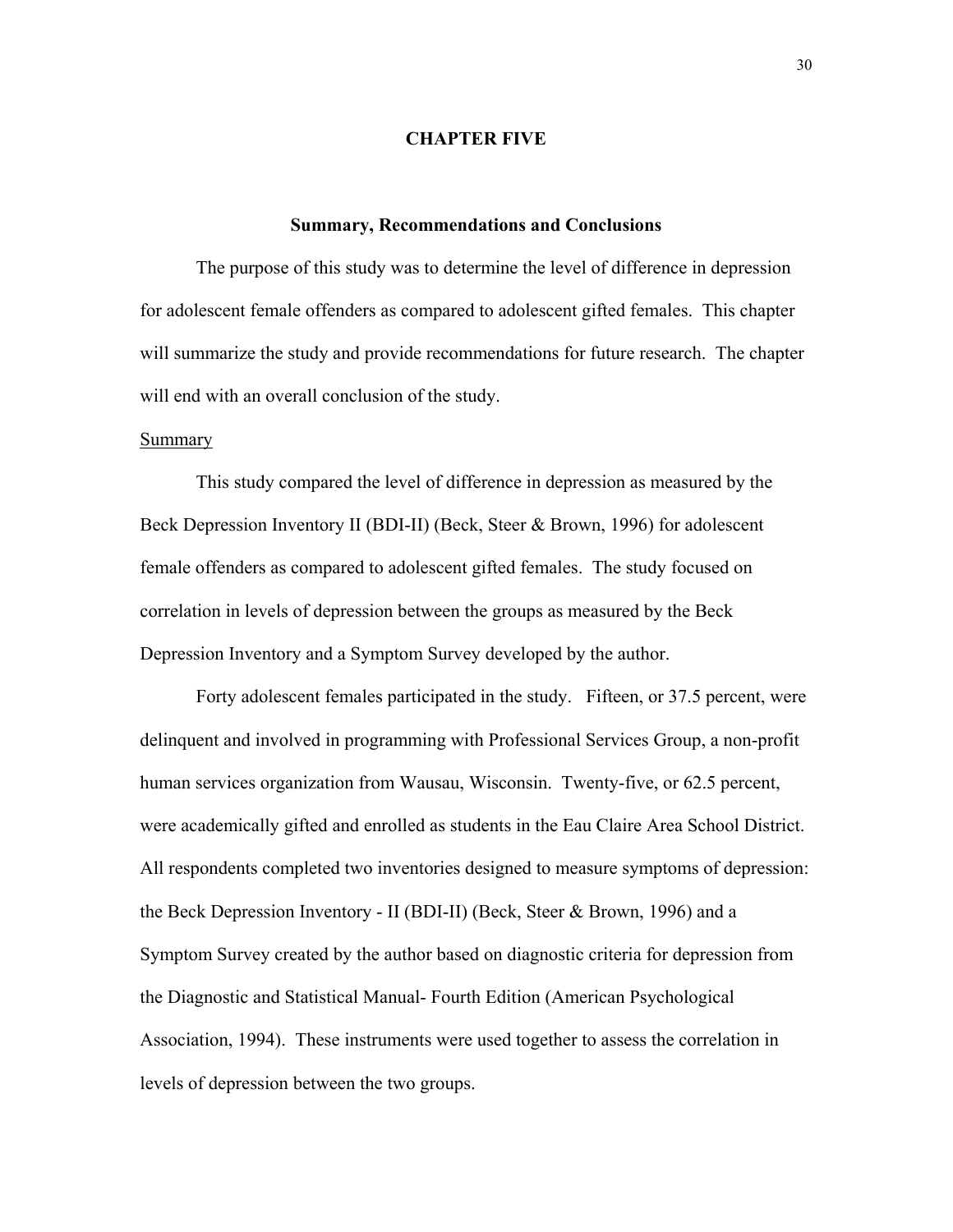The data was collected and analyzed using descriptive statistics. Frequency counts, percentages, means, and standard deviations were conducted on each item of both instruments. Pearson Correlational Coefficient Matrixes were conducted on the two instruments. The results demonstrated no statistically significant difference between the levels of depression for the two groups, which supported the hypothesis for this study. Results also indicated an elevate prevalence of depression when compared to adolescence in general. Feelings of punishment were identified by the delinquent group more frequently than by the gifted and at a statistically significant level of difference. Recommendations for further study

For future research, a larger and more diverse sample size would increase the reliability and validity of the data. A larger population may generate a higher response rate, as well as show greater variability in the results.

The sample size of delinquent girls also needs to be expanded. This study was impacted by difficulties in obtaining an adequate number of delinquent females to survey. A larger group of delinquent respondents would allow for more variability in responses, and lead to a higher level of validity and reliability.

The delinquent girls in this study were already convicted by the courts and sentenced to participate in the correctional programming offered by the private human services agency. Future studies may benefit from examination of symptoms in youth identified as 'at-risk' for delinquent behavior. This may control for feelings of punishment exhibited by the group and assist in the examination of a perceived link between depression and criminal behavior.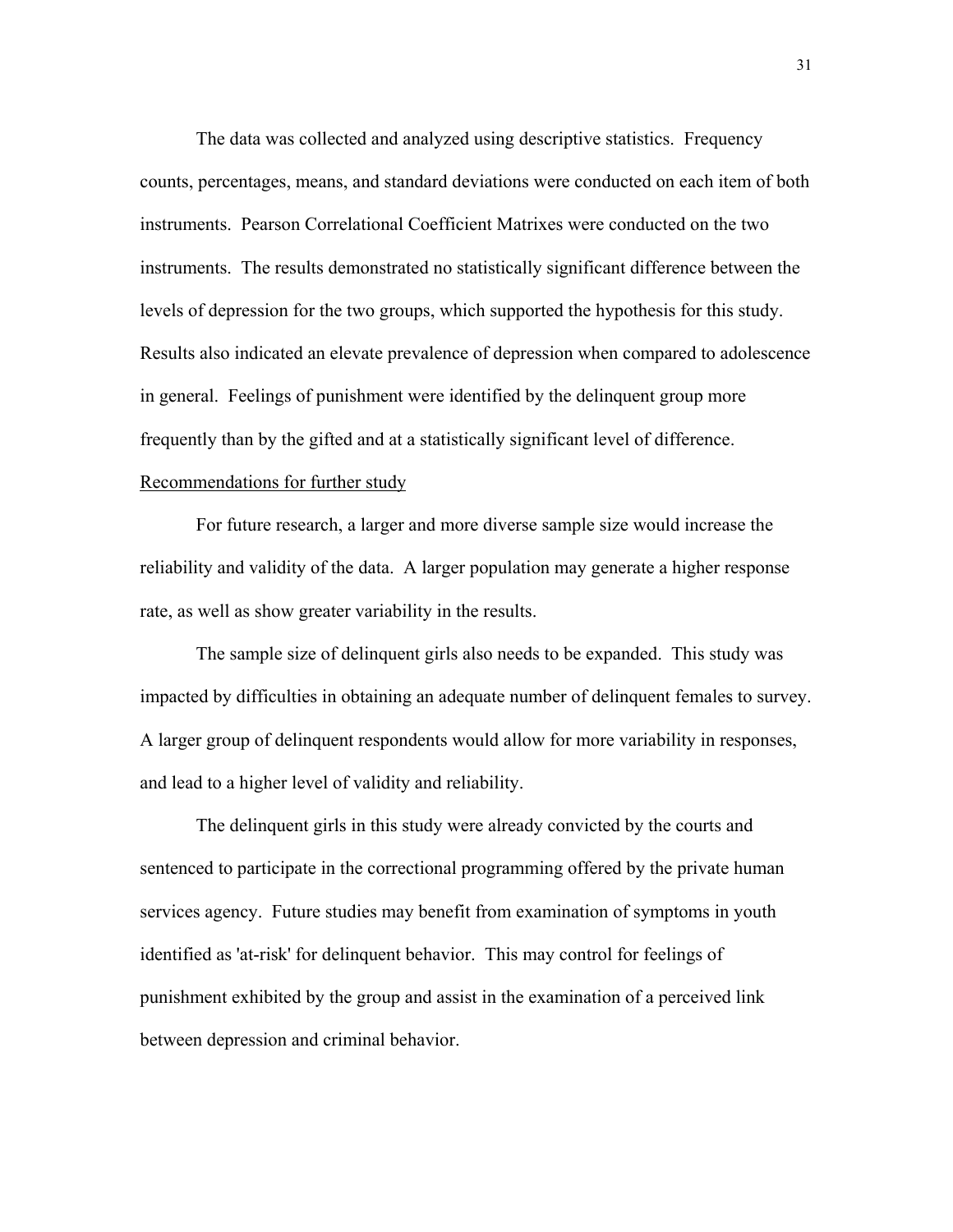#### Conclusion

This study was completed to draw attention to a similarity between two groups of very different female adolescents: academically gifted girls and delinquent girls. One group may be perceived as academically privileged with opportunities abound, and the other group may be perceived as having behavioral and social difficulties, with limited potential for success.

Despite their outward appearance, these groups of girls are both displaying levels of depression that are suggested to be higher than those of non-gifted or non-depressed girls. This elevated level of depression is significant since research suggests a strong possibility for reoccurrence of depressive episodes. The value of this identified similarity is two-fold. First of all, it draws attention to the probability of depression among gifted girls. Secondly, it generates curiosity for the delinquent group about the order of occurrence- depression or delinquency.

It is my hope that this study will increase awareness of depression among parents, educators, and others who work closely with both gifted and delinquent adolescent females. Specifically, adults who are involved with these girls need to be aware of the prevalence of depression between these two groups and also to familiarize themselves with the symptoms of depression. Early identification and treatment of depression in adolescent females, whether gifted, delinquent, or somewhere in between, must be a priority if we are to ensure them the healthy future they equally deserve.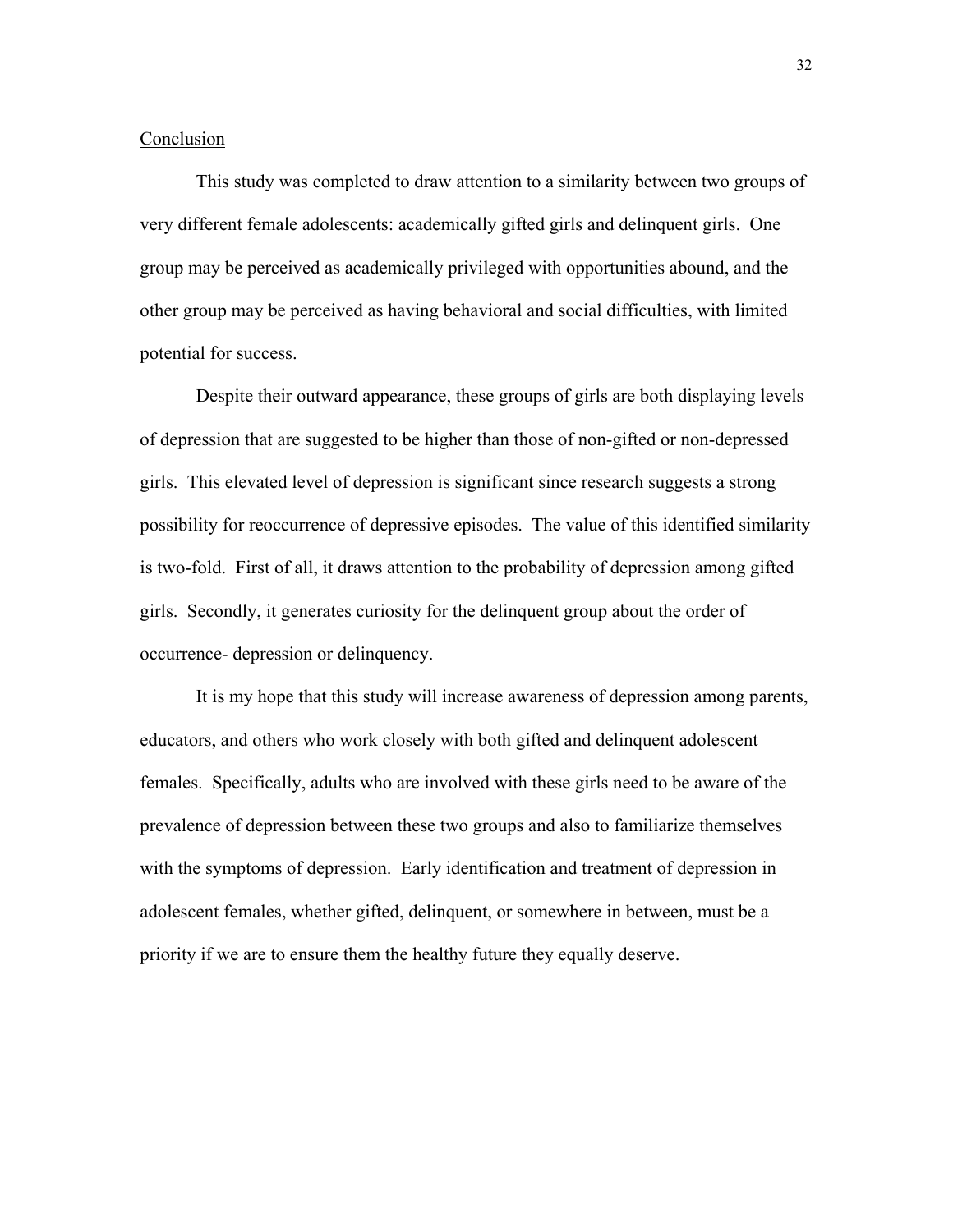### **REFERENCES**

- Adler, C. (1990). Passionate and willful girls: Confronting practices. *Women and criminal justice*, *9* (4), 81-102.
- Alsop, G. (1997). Coping or counseling: Families of intellectually gifted students. *Roeper Review*, *20*, 28-34.
- American Psychological Association. (1994). *Diagnostic and statistical manual of mental disorders (4th ed.)*. Washington, DC : Author.
- Beck, A., Steer, R., & Brown, G. (1996). *Beck Depression Inventory (2nd ed.)*. San Antonio, TX : The Psychological Corporation.
- Brown, L. & Gilligan, C. (1992). *Meetings at the crossroads.* New York, NY : Ballantine Books.
- Cauffman, E. (1998). Postraumatic stress disorder among female juvenile offenders. *Journal of the American Academy of Child and Adolescent Psychiatry.* From http://www.findarticles.com/cf\_0/m2250/n11\_v37/21263234/print.html.
- Chesney-Lind, M., Shelden, R. (1992). *Girls, delinquency and juvenile justice.* Belmont, CA: Wadsworth Publishing Company.
- DeMoss, K., Milich, R. and DeMer, S. (1993). Gender, creativity, depression, and attributional style in adolescents with high academic ability. *Journal of Abnormal Child Psychology*, *21* (4), 455-467.

Eau Claire Area School District, *Gifted and talented program: program description.*

Flansburg, S. (1991). Building a self: Teenaged girls and issues of self-esteem. *Women's Educational Equity Act Publishing Center Digest*, (1), 1-4.

Gilligan, C. (1993). *In a different voice.* Cambridge, MA : Harvard University Press.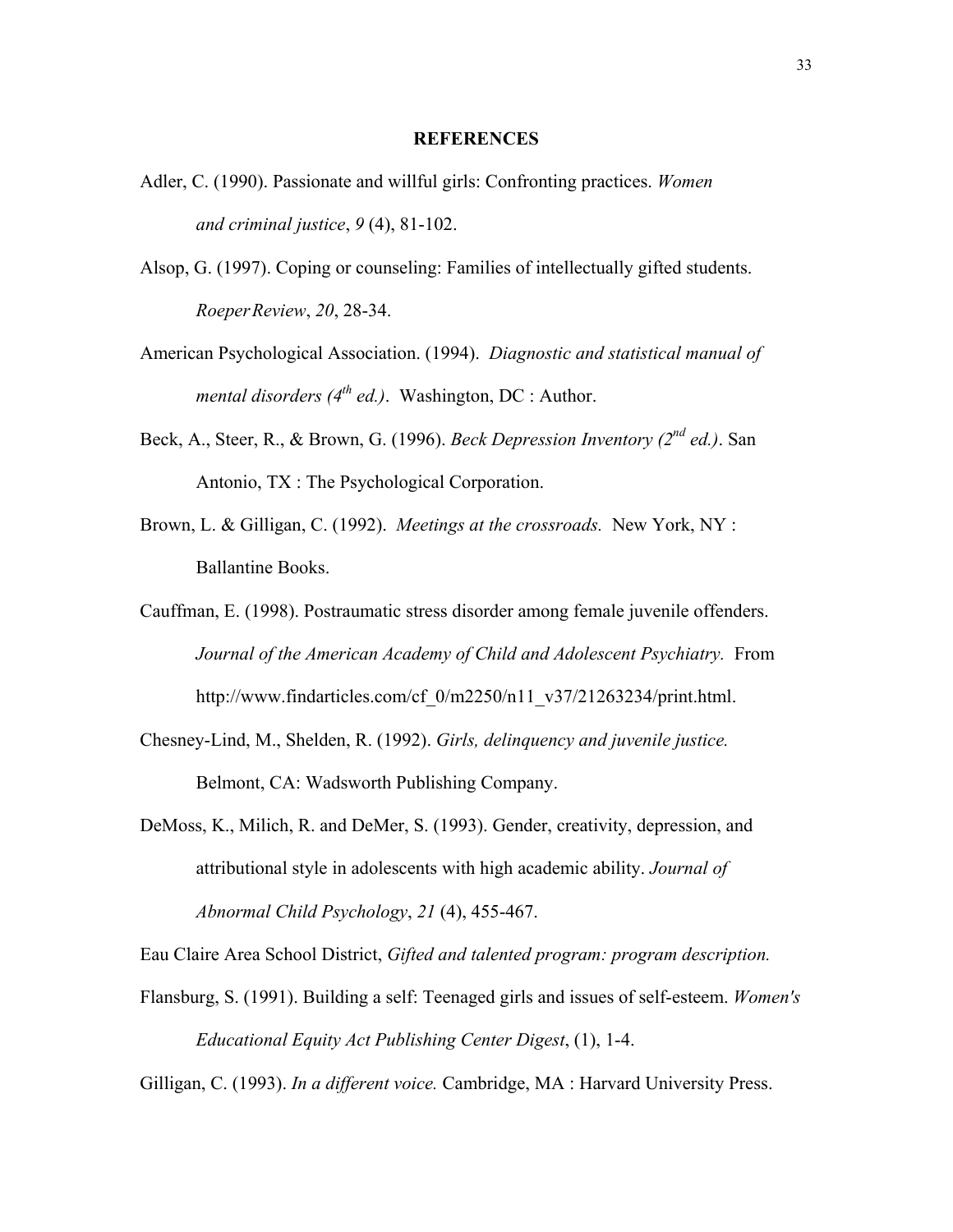Gilligan, C., Rogers, A. & Tolman, D. (1991). *Women, girls and psychotherapy: reframing resistance.* New York, NY : Harrington Park Press.

Hancock, E. (1989). *The girl within.* New York, NY : Fawcett Columbine.

- Kataoka, S. (2001). Mental health problems and service use among juvenile offenders: Their relationship to criminal history. *Adolescent Psychiatry*. From http://www.findarticles.com.
- Kovacs, Maria (1996). Presentation and course of major depressive disorder during childhood and later years of the life span. *Journal of American Academy of Child and Adolescent Psychiatry, 35* (6), 705-715.
- Marks, Alexandra (1999). Juvenile justice not so equal for girls. *Christian Science Monitor*, *91* (44), 1.
- Office of Juvenile Justice and Delinquency Prevention (1998). *Female juvenile offenders: a status of the states report*. (OJP 95-C-004). Washington, DC: U.S. Government Printing Office.
- Office of Juvenile Justice and Delinquency Prevention (1996). *Female offenders in the juvenile justice system*. (NCJ 160941). Washington, DC : U.S. Government Printing Office.
- Office of Juvenile Justice and Delinquency Prevention (1998). *Juvenile justice statistics.*  From [http://www.ojjdp.ncjrs.org/jjbulletin/9812\\_2/female.html.](http://www.ojjdp.ncjrs.org/jjbulletin/9812_2/female.html)
- Obeidallah, D. & Earls, F. (1999). *Adolescent girls: The role of depression in the development of delinquency (FS000244)*. National Institute of Justice, Washington, DC: U.S. Government Printing Office.

Orenstein, P. (1994). *School girls: Young women, self-esteem and the confidence gap.*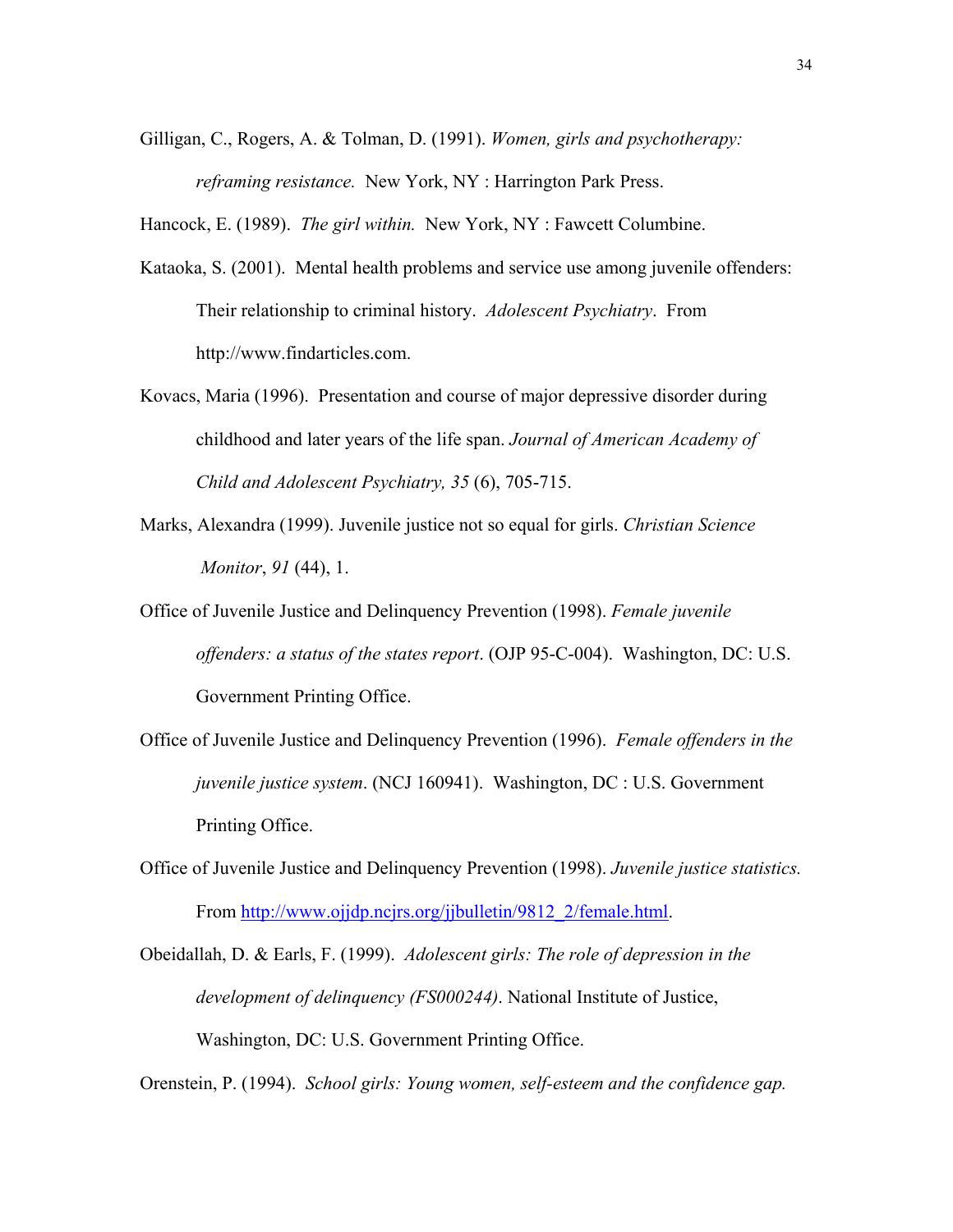New York, NY : Anchor Books.

Pipher, M. (1994). *Reviving Ophelia.* New York, NY : Ballantine Books.

- Reiff, M. (2001). Screening for anxiety and depression in early adolescence. *Journal of Developmental and Behavioral Pediatrics.* From http://www.findarticles.com
- Sadker, D., & Sadker, M. (1994). *Failing at fairness: How our schools cheat girls*. New York, NY : Touchstone Publishing.
- Sands, T, & Howard-Hamilton, M. (1995). Understanding depression among gifted adolescent females: feminist therapy strategies. *Roeper Review, 17* (3), 192 -201.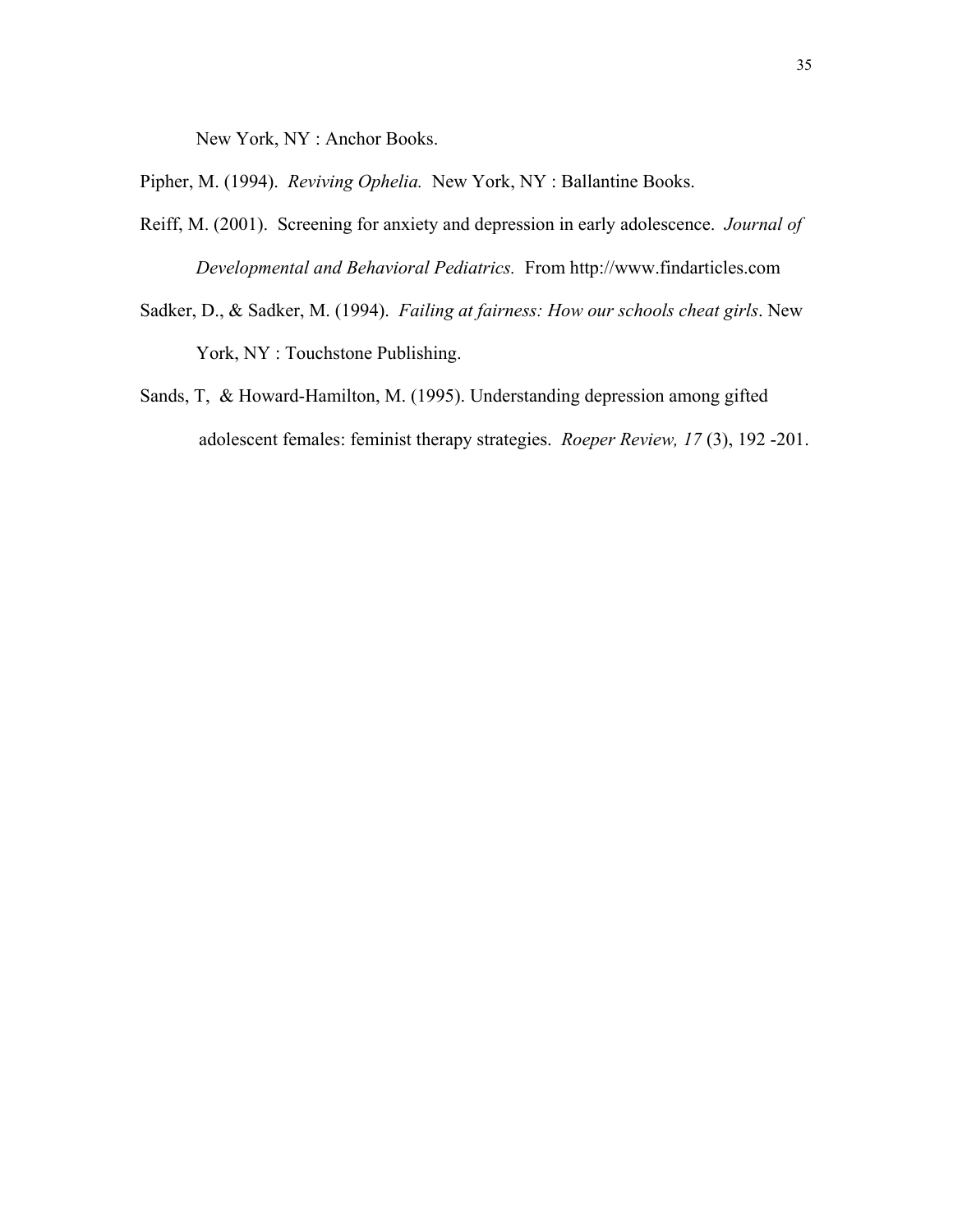# **APPENDIX A**

## **INVITATION FOR PARTICIPATION**

Dear Parents:

Your daughter has been identified as academically gifted by the Eau Claire Area School District. A graduate student in Guidance and Counseling from the University of Wisconsin-Stout, Holly Hakes, has asked the school district to assist her in a research project concerning adolescent females. Specifically, Ms. Hakes is examining levels of depression in selected groups of adolescent females. One of these groups of young women is the academically gifted.

For your daughter to participate in this research project, your consent is required. As a participant in the research study, your daughter would be asked to complete a depression-screening tool, known as the Beck Depression Inventory, and a survey, which identifies symptoms of depression identified in the Diagnostic and Statistical Manual of Mental Disorders, Fourth Edition. Ms. Hakes will administer these tools on an individual basis during free periods throughout the school day, and the time involved will not be more than 30 minutes. Participation is totally voluntary and anonymous. Results will not be able to be tied to any participant.

If you are willing to allow your daughter to participate in this research, please review the enclosed consent form. Once you and your daughter have reviewed the form, please sign it and return it to me in the enclosed postage paid envelope by March 7th. If you give consent for your daughter to participate in this project, we will give her name to Ms. Hakes and she will contact your daughter to make specific arrangements.

If you have any questions regarding this research, or would like to know more about it, please contact me at 833-3478.

Sincerely,

Fred E. Weissenburger, Ph.D. Executive Director Student Services

C: Susan Savolainen, Coordinator Gifted and Talented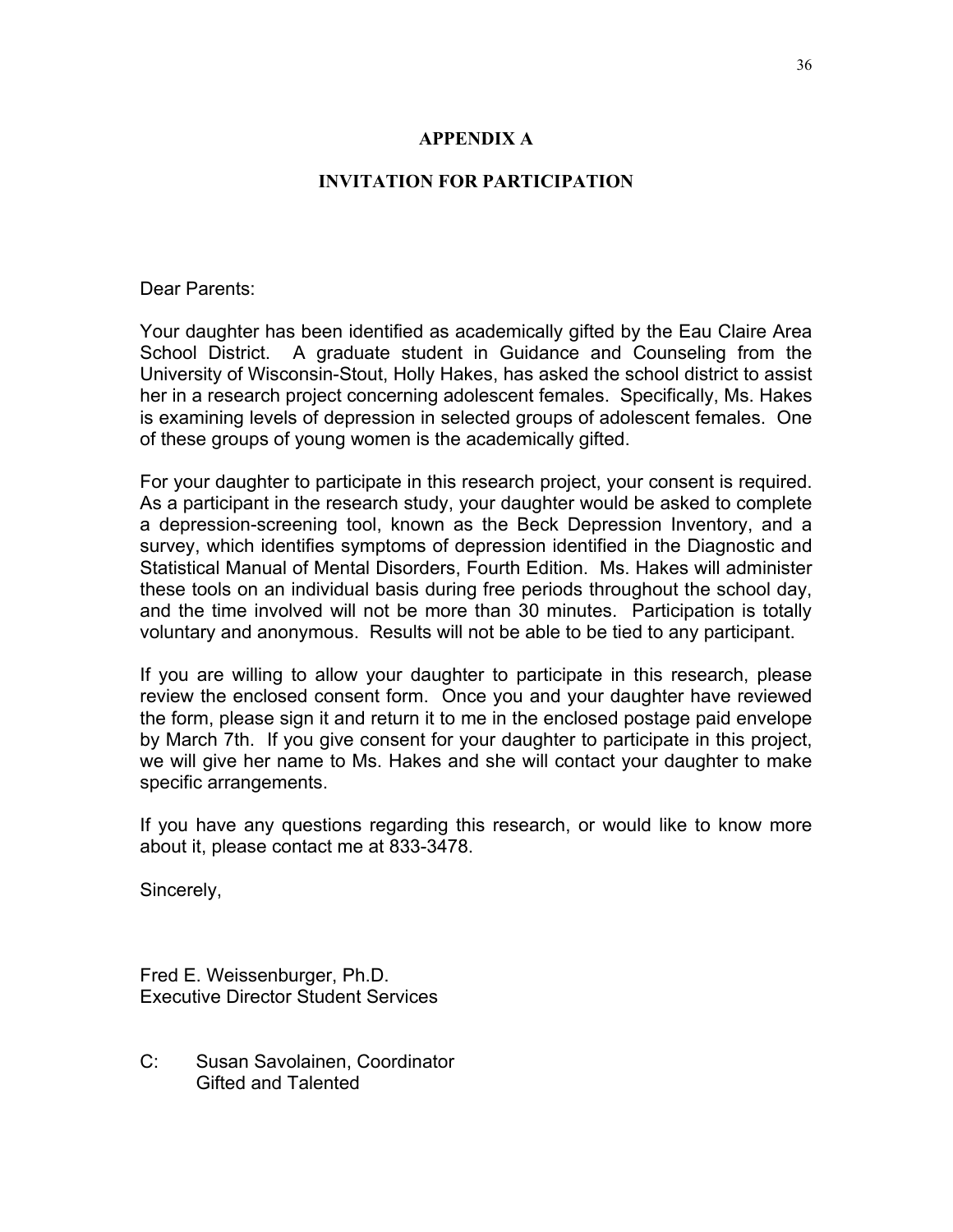## **APPENDIX B**

# **CONSENT FOR PARTICIPATION**

This research examines the level of difference in depression between adolescent females who are alleged to be delinquent as compared to adolescent females who are academically gifted. The goal of this study is to evaluate a screening instrument and a survey which measures data related to depression. Before participating in this study, it is necessary for both you and your parent(s) or guardian(s) to consent to your participation. Please read the following information with your parent(s) or guardian(s) and sign the form indicating your understand that your participation is voluntary. Then return the form to your designated school official or social worker. He/she will arrange for administration of the screening instrument and survey, which will take approximately 15 minutes.

#### RISKS

There is little or no risk to you in this study. Your responses are anonymous and confidential. Therefore, it would also be impossible to advise a participant of an elevated score on the depression screen. If you are experiencing difficulties with depression, please see your teacher, guidance counselor or social worker for further assistance.

## **BENEFITS**

Although the results of this study may be of benefit to others in the future, there is no direct benefit to you by participating in this study.

#### QUESTIONS OR CONCERNS

Any questions or concerns regarding this research should be addressed first to the researcher, Holly Hakes at 715-726-0815 or research advisor, Dr. Sally Hage. Secondary contacts may be directed to Dr. Ted Knous, Chair, UW-Stout Institutional Review Board for the Protection of Human Subjects in Research, 11 HH, UW-Stout, Menomonie, WI, 54751, phone (715)232-1126.

I understand that my participation in this study is strictly voluntary and I may discontinue my participation at any time without any prejudice. I understand that the purpose of this study is to investigate levels of depression between adolescent females who have been alleged delinquent and adolescent females who are academically gifted. I further understand that participation in this study is both confidential and anonymous. My personal identity will be in no way linked to the administered test and survey. I understand that at the conclusion of this study all records which identify individual participants will be destroyed. I hereby give my consent for participation in this study, or as parent of a minor involved in the study, hereby give my consent for her participation. Signature of minor participant:

Signature of parent / guardian:

Date: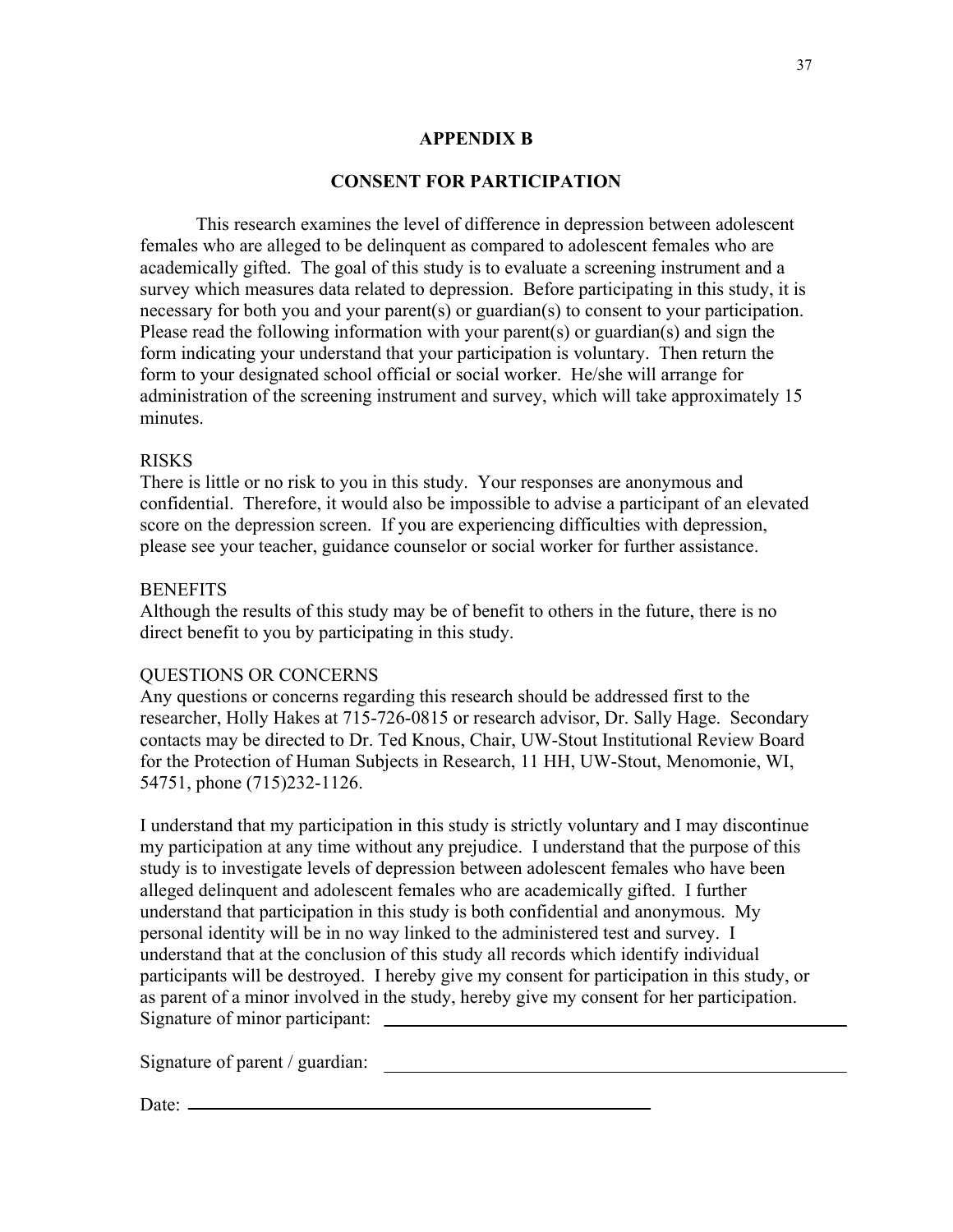# **APPENDIX C**

# **RESEARCH INSTRUMENTS**

- 1. BECK DEPRESSION INVENTORY II
	- 2. DSM IV SYMPTOM SURVEY